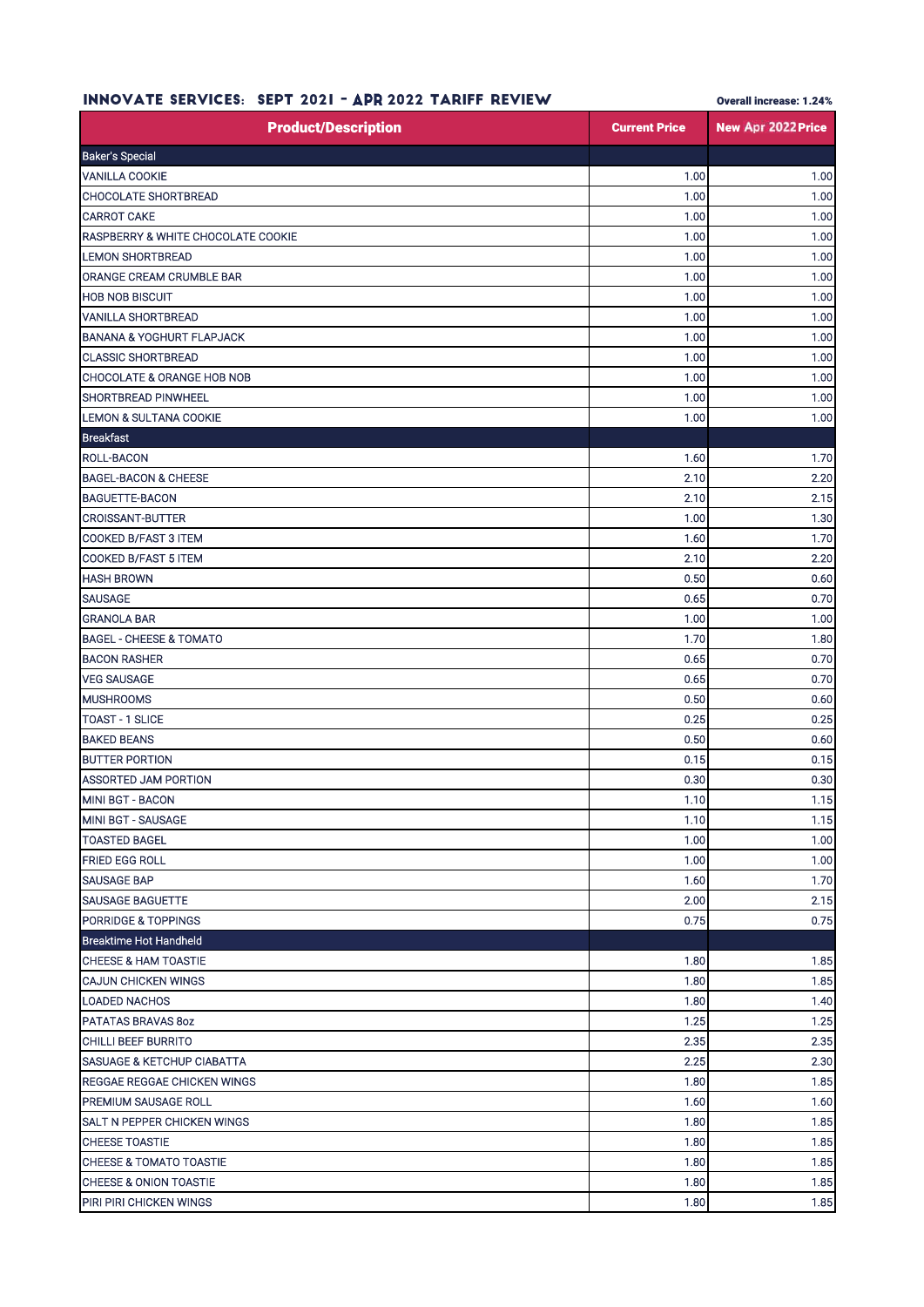| <b>BBQ CHICKEN WINGS</b>                    | 1.80                  | 1.85                  |
|---------------------------------------------|-----------------------|-----------------------|
| <b>Cakestand Basics</b>                     |                       |                       |
| <b>FLAPJACK - PLAIN</b>                     | 1.00                  | 1.00                  |
| <b>CAKE - CHOCOLATE CRISPIE</b>             | 1.00                  | 1.00                  |
| <b>SHORTBREAD</b>                           | 1.00                  | 1.00                  |
| <b>CAKE - MS PREMIUM</b>                    | 1.00                  | 1.00                  |
| MUFFIN - CHOCOLATE                          | 1.10                  | 1.15                  |
| COOKIE - CHOCOLATE                          | 1.00                  | 1.00                  |
| DANISH PASTRIES - CINNAMON SWIRL            | 1.30                  | 1.35                  |
| DANISH PASTRIES - PAIN AU CHOCOLATE         | 1.30                  | 1.35                  |
| DANISH PASTRIES - PAIN AU RAISIN            | 1.30                  | 1.35                  |
| <b>CHARITY CAKES</b>                        | 0.70                  | 0.70                  |
| <b>MINI MUFFIN</b>                          | 0.70                  | 0.75                  |
| <b>SHORTBREAD FINGER</b>                    | 0.35                  | 0.35                  |
| <b>SHORTBREAD TRIANGLE</b>                  | 0.70                  | 0.70                  |
| <b>FLAPJACK FINGER</b>                      | 0.35                  | 0.35                  |
| <b>FLAPJACK TRIANGLE</b>                    | 0.70                  | 0.70                  |
| <b>MINI COOKIE</b>                          | 0.70                  | 0.70                  |
| <b>MINI FRUIT JELLY</b>                     | 0.70                  | 0.70                  |
| <b>BROWNIE TRIANGLE</b>                     | 0.70                  | 0.70                  |
| <b>CHOCOLATE STRAWS</b>                     | 0.70                  | 0.70                  |
| <b>CHEESE STRAWS</b>                        | 0.70                  | 0.70                  |
| MINI GINGERBREAD MAN                        | 0.35                  | 0.35                  |
| <b>GINGERBREAD PACK</b>                     | 0.70                  | 0.70                  |
| <b>GLUTEN FREE BROWNIE TRIANGLE</b>         | 0.70                  | 0.70                  |
| <b>Chef Specials</b>                        |                       |                       |
| <b>GARLIC DOUGH BALLS X 5</b>               | 1.00                  | 1.00                  |
| <b>CHICKEN BURGER &amp; WEDGES</b>          | 2.75                  | 3.00                  |
| BUFFALO MOZZARELLA PIZZA CIABATTA           | 2.25                  | 2.30                  |
| <b>CHICKEN TIKKA BIGFOOT</b>                | 2.50                  | 2.50                  |
| CHILLI BEEF BURRITO                         | 2.35                  | 2.35                  |
| <b>SASUAGE &amp; KETCHUP CIABATTA</b>       | 2.25                  | 2.30                  |
| PEPPERONI BIGFOOT                           | 2.50                  | 2.50                  |
| CHINESE CHICKEN WINGS                       | 1.80                  | 1.85                  |
| <b>BBQ SAUSAGE &amp; CHEESE CIABATTA</b>    | 2.25                  | 2.30                  |
| <b>LOADED NACHOS</b>                        | 1.80                  | 1.40                  |
| <b>SAUSAGE ROLL</b>                         | 1.00                  | 1.10                  |
| <b>BREAKFAST POT 3PIECE</b>                 | 1.60                  | 1.70                  |
| <b>BREAKFAST POT 4PIECE</b>                 | 1.85                  | 1.95                  |
| <b>BREAKFAST POT 5PIECE</b>                 | 2.10                  | 2.20                  |
| VEGAN CHEESE, TOMATO & BASIL CIABATTA       | 2.50                  | 2.50                  |
| <b>VEGAN ROASTED VEGETABLE CIABATTA</b>     | 2.50                  | 2.50                  |
| <b>VEGAN SAUSAGE &amp; KETCHUP CIABATTA</b> | 2.50                  | 2.50                  |
| <b>SPICY CHICKEN BURRITO</b>                | 2.35                  | 2.35                  |
| <b>Classic Sandwiches</b>                   |                       |                       |
| <b>MINI HAM ROLL</b>                        | 0.80                  | 0.85                  |
| MINI CHEESE ROLL                            | 0.80                  | 0.85                  |
| <b>MINI TUNA ROLL</b>                       | 0.80                  | 0.85                  |
| <b>MINI TURKEY ROLL</b>                     | 0.80                  | 0.85                  |
| CHICKEN MAYO DELI SUB                       | 1.60                  | 1.70                  |
| <b>CHEESE DELI SUB</b>                      | 1.60                  | 1.70                  |
| <b>HAM DELI SUB</b>                         | 1.60                  | 1.70                  |
| TUNA DELI SUB (with sweetcorn)              | 1.60                  | 1.70                  |
| DELI SUB MEAL DEAL                          | £2.30 or FSM if Lower | £2.30 or FSM if Lower |
| BY THE INCH SUB                             | 0.30                  | 0.35                  |
|                                             |                       |                       |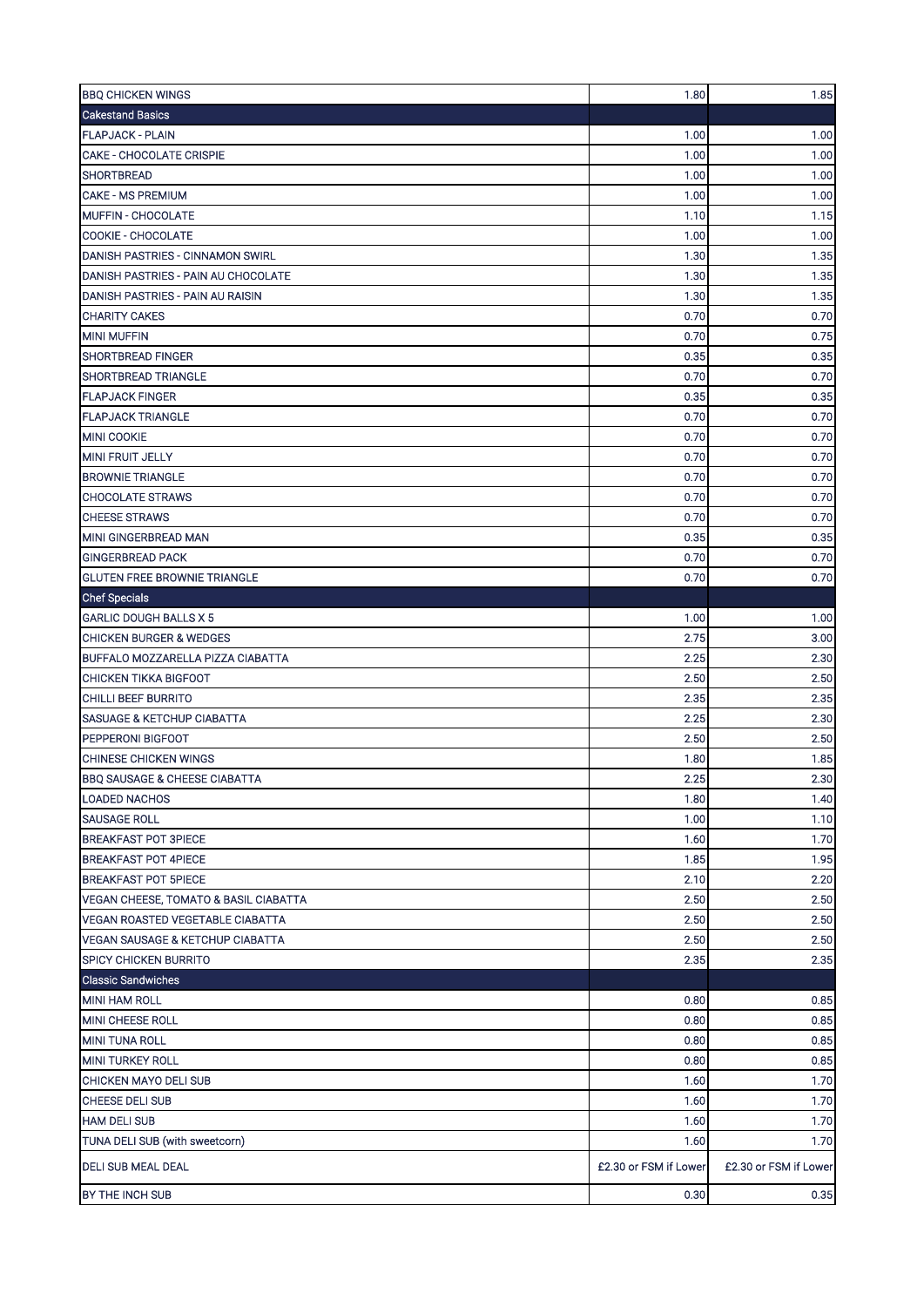| <b>HAM &amp; CHEESE SUB</b>                                   | 1.60 | 1.70     |
|---------------------------------------------------------------|------|----------|
| <b>MINI CHICKEN MAYO ROLL</b>                                 | 0.80 | 0.85     |
| <b>MINI CHICKEN TIKKA ROLL</b>                                | 0.80 | 0.85     |
| <b>CHICKEN TIKKA DELI SUB</b>                                 | 1.60 | 1.70     |
| TUNA CUCUMBER DELI SUB                                        | 1.60 | 1.70     |
| BY THE INCH SUB-CHICKEN TIKKA                                 | 0.30 | 0.35     |
| BY THE INCH SUB-CHICKEN BACON & SWEETCORN                     | 0.30 | 0.35     |
| BY THE INCH SUB-ONION BHAJI                                   | 0.30 | 0.35     |
| BY THE INCH SUB-CHARGRILLED VEG & HOUMOUS                     | 0.30 | 0.35     |
| <b>Cold Drinks</b>                                            |      |          |
| <b>WATER - STILL NATURAL</b>                                  | 0.90 | 0.95     |
| <b>WATER - STILL NATURAL</b>                                  | 0.90 | 0.95     |
| <b>WATER - STILL NATURAL</b>                                  | 0.90 | 0.95     |
| <b>WATER - STILL NATURAL</b>                                  | 0.90 | 0.95     |
| <b>WATER - STILL NATURAL</b>                                  | 0.90 | 0.95     |
| <b>RADNOR BOTTLE - APPLE</b>                                  | 1.00 | 1.00     |
| <b>RADNOR - FOREST FRUIT</b>                                  | 1.00 | 1.00     |
| <b>RADNOR - CHERRY</b>                                        | 1.00 | 1.00     |
| JB - ORANGE 330ML                                             | 1.40 | 1.40     |
| <b>RADNOR BOTTLE - PEACH</b>                                  | 1.00 | 1.00     |
| MILK - CHOCOLATE                                              | 0.85 | 0.85     |
| JB - APPLE 330ML                                              | 1.40 | 1.40     |
| JB - LEMONADE 330ML                                           | 1.40 | 1.40     |
| <b>MILK - STRAWBERRY</b>                                      | 0.85 | 0.85     |
| <b>JB - TROPICAL 330ML</b>                                    | 1.40 | 1.40     |
| <b>RADNOR - TROPICAL</b>                                      | 0.85 | 0.85     |
| <b>MILK - BANANA</b>                                          | 0.85 | 0.85     |
| JB - APLLE & BLACKCURRANT 330ML                               | 1.40 | 1.40     |
| <b>RADNOR - ORANGE</b>                                        | 0.85 | 0.85     |
| <b>RADNOR - RASPBERRY &amp; CHERRY</b>                        | 0.85 | 0.85     |
| <b>CUPLET - ORANGE</b>                                        | 0.50 | 0.50     |
| <b>CUPLET - APPLE</b>                                         | 0.50 | 0.50     |
| SLUSH (7oz)                                                   | 0.70 | 0.80     |
| SLUSH (12oz)                                                  | 1.30 | 1.30     |
| FSM FRESH MILK                                                | 0.00 | $0.00\,$ |
| <b>FRESH MILK</b>                                             | 0.85 | 0.85     |
| <b>FRESH MILK</b>                                             | 0.85 | 0.85     |
| CANO WATER - RING PULL STILL - 330ml                          | 1.00 | 1.10     |
| CANO WATER - RING PULL SPARKLING - 330ml                      | 1.00 | 1.10     |
| WATERWORKS - TETRA - 330ml                                    | 1.30 | 1.30     |
| <b>RADNOR STILL-FOREST FRUIT</b>                              | 1.25 | 1.25     |
| <b>RADNOR STILL-APPLE</b>                                     | 1.25 | 1.25     |
| RADNOR STILL-TROPICAL                                         | 1.25 | 1.25     |
| <b>RADNOR STILL- RASPBERRY &amp; CHERRY</b>                   | 1.25 | 1.25     |
| <b>HYDRATION STATION</b>                                      | 0.30 | 0.30     |
| <b>CAPRI SUN - ORANGE</b>                                     | 1.10 | 1.15     |
| <b>CAPRI SUN - BLACK</b>                                      | 1.10 | 1.15     |
| CAPRI SUN - BLACK NAS                                         | 1.10 | 1.15     |
| <b>CAPRI SUN - TROPICAL</b>                                   | 1.10 | 1.15     |
| CAPRI SUN - TROPICAL NAS                                      | 1.10 | 1.15     |
| <b>CAPRI SUN - SUMMER BERRY</b>                               | 1.10 | 1.15     |
| <b>CAPRI SUN - SUMMER BERRY NAS</b>                           | 1.10 | 1.15     |
| RADNOR SPLASH - SPORTS CAP - LEMON & LIME - 24X500ML          | 1.00 | 1.00     |
| RADNOR SPLASH - SPORTS CAP - FOREST FRUITS - 24X500ML         | 1.00 | 1.00     |
| RADNOR SPLASH - SPORTS CAP - APPLE & RASPBERRY-24X500ML       | 1.00 | 1.00     |
| RADNOR SPLASH - SPORTS CAP - ORANGE & PASSIONFRUIT - 24X500ML | 1.00 | 1.00     |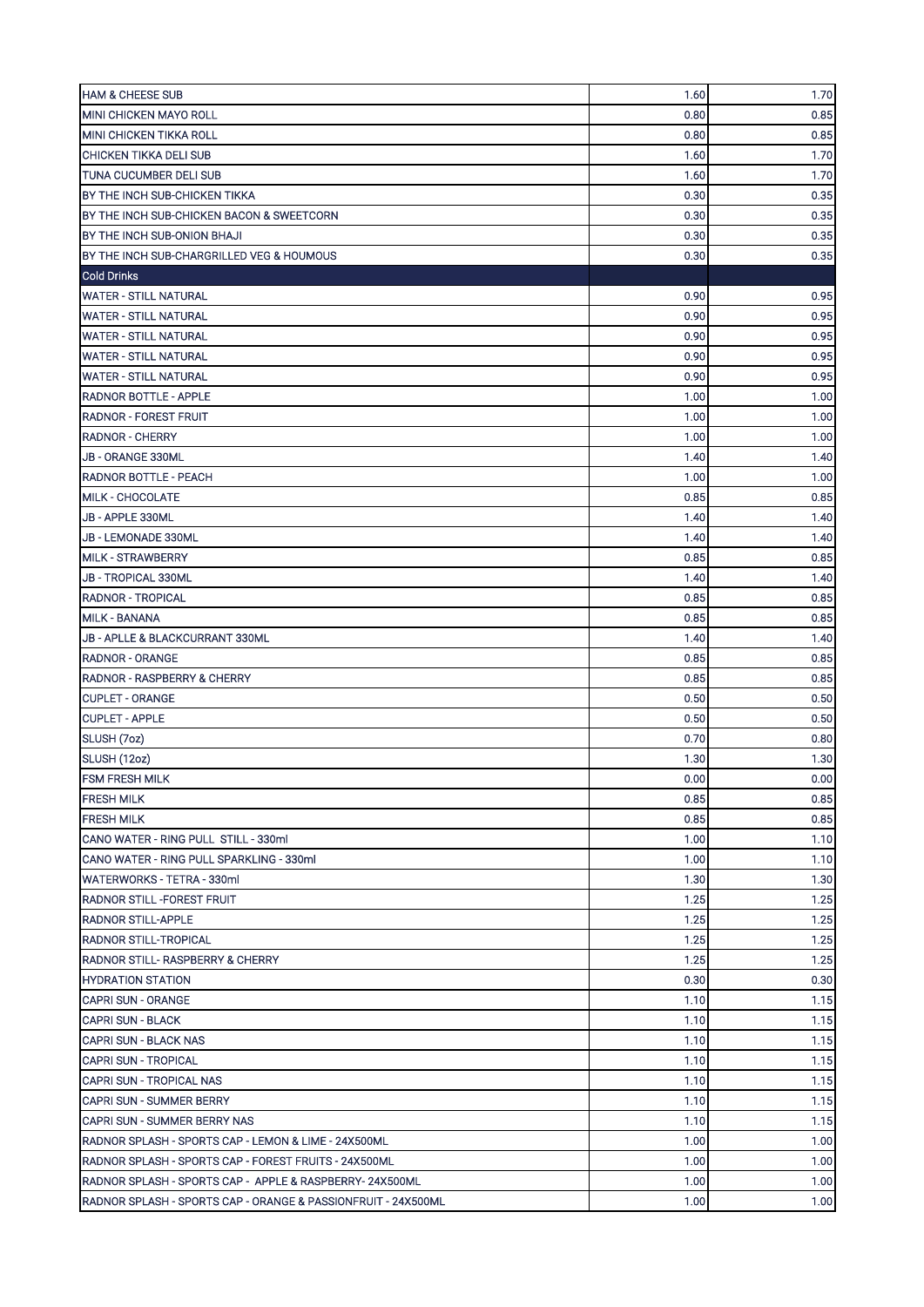| RADNOR SPLASH - SPORTS CAP - WATERMELON - 24X500ML | 1.00 | 1.00                 |
|----------------------------------------------------|------|----------------------|
| RADNOR SPLASH - SPORTS CAP - STRAWBERRY - 24X500ML | 1.00 | 1.00                 |
| OMJ SPARKLING BERRY BLAST                          | 1.25 | 1.25                 |
| OMJ SPARKLING TORPICAL JUICE                       | 1.25 | 1.25                 |
| RADNOR FRUITS ORANGE 125ML                         | 0.70 | 0.75                 |
| <b>RADNOR FRUITS APPLE 125ML</b>                   | 0.70 | 0.75                 |
| RADNOR FRUITS FORREST FRUITS 125ML                 | 0.70 | 0.75                 |
| <b>GEN JUICE with cup</b>                          | 1.00 | 1.00                 |
| <b>GEN JUICE-OWN CUP</b>                           | 0.80 | 0.80                 |
| WATER - PRIORY 330ML                               | 0.50 | 0.60                 |
| <b>WATER - SHEPLEY STILL</b>                       | 0.90 | 0.95                 |
| <b>WATER - SHEPLEY SPARKLING</b>                   | 0.90 | 0.95                 |
| WATER - 330ml                                      | 0.50 | 0.55                 |
| <b>Desserts</b>                                    |      |                      |
| <b>BERRY &amp; APPLE CRUMBLE</b>                   | 1.40 | 1.40                 |
| AMERICAN STYLE PANCAKES                            | 1.80 | 1.85                 |
| <b>LEMON SPONGE</b>                                | 1.40 | 1.40                 |
| <b>TOFFEE APPLE TURNOVER</b>                       | 1.40 | 1.40                 |
| STRAWBERRY CHEESECAKE                              | 1.40 | 1.40                 |
| LEMON YOGHURT CHEESECAKE POT                       | 1.40 | 1.40                 |
| <b>APPLE &amp; PEAR CRUMBLE</b>                    | 1.40 | 1.40                 |
| <b>STICKY TOFFEE PUDDING</b>                       | 1.40 | 1.40                 |
| <b>SINGLE WAFFLE &amp; TOPPING</b>                 | 1.25 | 1.40                 |
| <b>FRUIT SUNDAE</b>                                | 1.40 | 1.40                 |
| <b>APPLE &amp; BERRY PIE</b>                       | 1.40 | 1.40                 |
| <b>FRUIT TRIFLE</b>                                | 1.40 | 1.40                 |
| <b>JAM SPONGE</b>                                  | 1.40 | 1.40                 |
| <b>LEMON PANNA COTTA</b>                           | 1.40 | 1.40                 |
|                                                    |      |                      |
| BREAD & BUTTER PUDDING (CHOC)                      | 1.40 | 1.40                 |
| <b>Dips &amp; Sauces</b>                           |      |                      |
| <b>SAUCE SACHET</b>                                | 0.10 | 0.15                 |
| DIP POT - BBQ                                      | 0.30 | 0.30                 |
| DIP POT - TOMATO KETCHUP                           | 0.30 | 0.30                 |
| DIP POT - LIGHT MAYO                               | 0.30 | 0.30                 |
| DIP POT - HOUMOUS                                  | 0.50 |                      |
| <b>DIP POT - SWEET CHILLI</b>                      | 0.30 |                      |
| 4oz CHEESE POT                                     | 0.70 | 0.70                 |
| Fruit, Pots & Bags                                 |      |                      |
| <b>APPLE</b>                                       | 0.50 | 0.50                 |
| <b>BANANA</b>                                      | 0.50 | 0.50                 |
| <b>ORANGE</b>                                      | 0.50 | 0.50<br>0.30<br>0.50 |
| <b>SEASONAL FRUIT</b>                              | 0.50 | 0.50                 |
| <b>FRUIT BAG - GRAPE</b>                           | 0.70 | 0.70                 |
| <b>FRUIT BAG - APPLE &amp; GRAPE</b>               | 0.70 | 0.70                 |
| <b>FRUIT BAG - PINEAPPLE</b>                       | 0.70 | 0.70                 |
| <b>FRUIT BAG - SULTANA</b>                         | 0.70 | 0.70                 |
| <b>FRUIT BAG - ORANGE</b>                          | 0.70 | 0.70                 |
| <b>WATERMELON POT</b>                              | 1.00 | 1.00                 |
| PINEAPPLE & POMEGRANATE POT                        | 1.00 | 1.00                 |
| <b>FRESH FRUIT SALAD POT</b>                       | 1.00 | 1.00                 |
| <b>PINEAPPLE &amp; TOFFEE POT</b>                  | 1.00 | 1.00                 |
| <b>GRAPE POT</b>                                   | 1.00 | 1.00                 |
| PINEAPPLE POT                                      | 1.00 | 1.00                 |
| <b>DRIED FRUIT POT</b>                             | 0.70 | 0.70                 |
| <b>SEED POT</b>                                    | 0.70 | 0.70                 |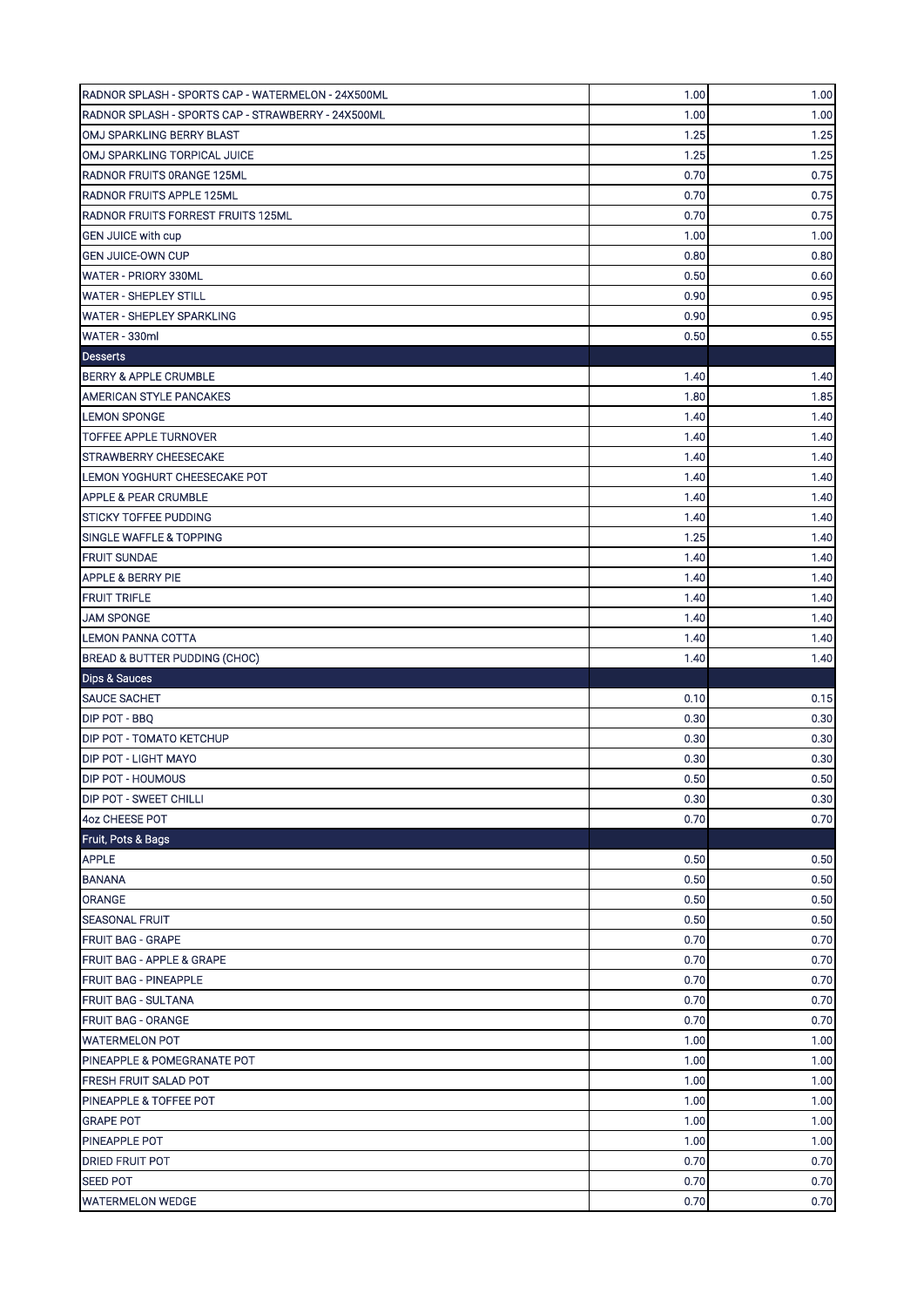| Hot Drinks - Schools                        |                  |                  |
|---------------------------------------------|------------------|------------------|
| REG (12oz) HOT CHOCOLATE                    | 1.10             | 1.15             |
| REG (12oz) MOCHA                            | 1.10             | 1.15             |
| REG (12oz) CAPPUCCINO                       | 1.10             | 1.15             |
| REG (120z) LATTE                            | 1.10             | 1.15             |
| REG (12oz) ENGLISH BREAKFAST TEA            | 0.85             | 0.90             |
| REG (12oz) HERBAL/OTHER TEA                 | 1.00             | 1.05             |
| <b>SINGLE ESPRESSO</b>                      | 1.00             | 1.05             |
| <b>DOUBLE ESPRESSO</b>                      | 1.25             | 1.30             |
| REG (12oz) AMERICANO                        | 1.00             | 1.05             |
| <b>SYRUP SHOT</b>                           | 0.35             | 0.35             |
| <b>MARSHMALLOWS</b>                         | 0.35             | 0.35             |
| <b>WHIPPED CREAM</b>                        | 0.35             | 0.35             |
| COFFEE DISCOUNT 10P                         | $-0.10$          | -0.10            |
| 70Z HOT CHOCOLATE                           | 0.80             | 0.85             |
| 120Z HOT DRINK PROMO                        | 1.50             | 1.50             |
| MARSHMALLOW POT                             | 0.70             | 0.75             |
| Hot Grab & Go                               |                  |                  |
| COMBO - CHICKEN STRIPS & WEDGES             | 2.25             | 2.34             |
| PLAIN WEDGES 8oz                            | 1.25             | 1.25             |
| CHIPS 12oz                                  | 1.25             | 1.35             |
| <b>BREAD ROLL</b>                           | 0.45             | 0.50             |
| MS - SOUP 120Z & ROLL                       | 1.70             | 1.70             |
| HOT WRAP MEAL DEAL                          | 3.00             | 3.00             |
| <b>CHICKEN STRIPS &amp; CRISPY POTATOES</b> | 2.25             | 2.34             |
| CHICKEN FILLET BURGER & CRISPY POTATOES     | 2.75             | 3.00             |
| <b>WRAP &amp; SNACK MEAL DEAL</b>           | <b>FSM Value</b> | <b>FSM Value</b> |
| HOT WRAP - PIZZA MARGHARITA                 | 2.00             | 2.30             |
| HOT WRAP - PIZZA HAM & CHEESE               | 2.25             | 2.30             |
| HOT WRAP - PIZZA CHICKEN TIKKA              | 2.25             | 2.34             |
| HOT WRAP - PIZZA BBQ CHICKEN                | 2.25             | 2.34             |
| HOT WRAP - PIZZA ONION BHAJI                | 2.25             | 2.30             |
| HOT WRAP - PIZZA MEXICAN CHICEN             | 2.25             | 2.34             |
| <b>Hot Pasta Pots</b>                       |                  |                  |
| TOMATO & BASIL PASTA POT 12oz               | 1.80             | 1.85             |
| PESTO PASTA POT 12oz                        | 1.80             | 1.85             |
| <b>QUORN BOLOGNAISE 12oz</b>                | 1.80             | 1.85             |
| <b>ARRABIATA 12oz</b>                       | 1.80             | 1.85             |
| CARBONARA 12oz                              | 1.80             | 1.85             |
| <b>FLORENTINE 12oz</b>                      | 1.80             | 1.80             |
| TOMATO & BASIL PASTA POT 16oz               | 2.20             | 2.25             |
| PESTO PASTA POT 16oz                        | 2.20             | 2.25             |
| QUORN BOLOGNAISE 16oz                       | 2.20             | 2.25             |
| ARRABIATA 160Z 160Z                         | 2.20             | 2.25             |
| CARBONARA 16oz                              | 2.20             | 2.25             |
| <b>FLORENTINE 16oz</b>                      | 2.20             | 2.25             |
| Ice Cream & Ice Lollies                     |                  |                  |
| <b>ICE CREAM POT</b>                        | 0.60             | 0.65             |
| <b>ICE LOLLY - ROCKET</b>                   | 0.70             | 0.75             |
| JUBBLY - STRAWBERRY                         | 0.70             | 0.80             |
| JUBBLY - ORANGE                             | 0.70             | 0.80             |
| Jelly Pots                                  |                  |                  |
| <b>STRAWBERRY JELLY 4oz</b>                 | 0.70             | 0.70             |
| ORANGE JELLY 4oz                            | 0.70             | 0.70             |
| RASPBERRY JELLY 4oz                         | 0.70             | 0.70             |
| LEMON JELLY 4oz                             | 0.70             | 0.70             |
|                                             |                  |                  |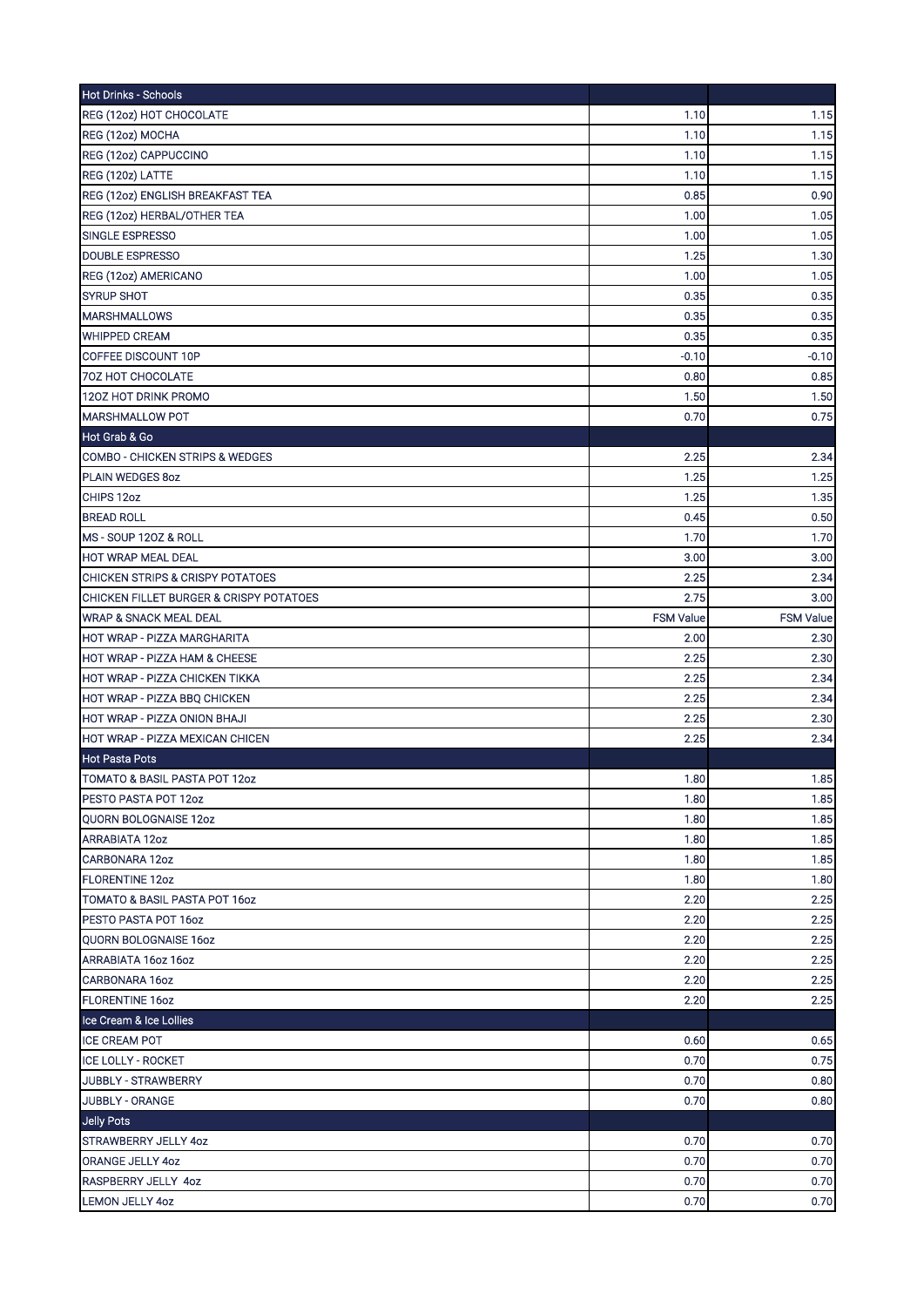| MIXED BERRY JELLY 4oz                       | 0.70             | 0.70             |
|---------------------------------------------|------------------|------------------|
| <b>PASSION FRUIT JELLY 4oz</b>              | 0.70             | 0.70             |
| <b>STRAWBERRY JELLY 80Z</b>                 | 1.00             | 1.00             |
| ORANGE JELLY 8oz                            | 1.00             | 1.00             |
| <b>RASPBERRY JELLY 80Z</b>                  | 1.00             | 1.00             |
| <b>LEMON JELLY 80Z</b>                      | 1.00             | 1.00             |
| MIXED BERRY JELLY 80Z                       | 1.00             | 1.00             |
| PASSION FRUIT JELLY 80Z                     | 1.00             | 1.00             |
| <b>Main Meals</b>                           |                  |                  |
| JACKET POTATO - 1 FILLING                   | 1.75             | 1.80             |
| JACKET POTATO - 2 FILLINGS                  | 2.00             | 2.00             |
| <b>MAIN MEAL &amp; DESSERT</b>              | <b>FSM Value</b> | <b>FSM Value</b> |
| <b>MAIN MEAL ONLY</b>                       | <b>FSM Value</b> | <b>FSM Value</b> |
| <b>Muffins</b>                              |                  |                  |
| <b>BLUEBERRY MUFFIN</b>                     | 1.10             | 1.15             |
| ORANGE & CHOC CHIP MUFFIN                   | 1.10             | 1.15             |
| <b>SLUSH MUFFIN</b>                         | 1.10             | 1.15             |
| <b>RASPBERRY MUFFIN</b>                     | 1.10             | 1.15             |
| <b>LEMON MUFFIN</b>                         | 1.10             | 1.15             |
| <b>SALTED CARAMEL MUFFIN</b>                | 1.10             | 1.15             |
| <b>LEMON CURD MUFFIN</b>                    | 1.10             | 1.15             |
| <b>STICKY TOFFEE MUFFIN</b>                 | 1.10             | 1.15             |
| <b>MILLIONAIRE MUFFIN</b>                   | 1.10             | 1.15             |
| <b>CRUNCHY CARROT &amp; SEED FLAPJACK</b>   | 1.10             | 1.15             |
| <b>RED VELVET MUFFIN</b>                    | 1.10             | 1.15             |
| <b>MIXED BERRY MUFFIN</b>                   | 1.10             | 1.15             |
| <b>New York Deli</b>                        |                  |                  |
| PIRI PIRI CHICKEN KEBAB                     | 2.25             | 2.34             |
| <b>V BURGER</b>                             | 2.25             | 2.30             |
| ROASTED MED VEG HALLOUMI TWISTER            | 2.25             | 2.30             |
| SOUTHERN FRIED CHICKEN BURGER               | 2.25             | 2.34             |
| <b>SPICY POTATO &amp; PEPPERONI TWISTER</b> | 2.25             | 2.30             |
| <b>CHICKEN TIKKA KEBAB</b>                  | 2.25             | 2.34             |
| <b>KOREAN CHICKEN TWISTER</b>               | 2.25             | 2.34             |
| SRIRACHA CHICKEN KEBAB                      | 2.25             | 2.34             |
| KOREAN CHICKEN MEATBALL TWISTER             | 2.25             | 2.34             |
| <b>SPICY CHICKEN TWISTER</b>                | 2.25             | 2.34             |
| CHICKEN TWISTER WITH MAYO                   | 2.25             | 2.34             |
| CHICKEN TWISTER WITH BBQ                    | 2.25             | 2.34             |
| CHICKEN TIKKA HOT SUB ROLL                  | 2.25             | 2.34             |
| <b>HAM &amp; CHEESE HOT SUB ROLL</b>        | 2.25             | 2.30             |
| <b>MARGHERITA HOT SUB ROLL</b>              | 2.10             | 2.30             |
| <b>BBQ CHICKEN HOT SUB ROLL</b>             | 2.25             | 2.34             |
| <b>SLOPPY JOES &amp; NACHOS TWISTER</b>     | 2.25             | 2.30             |
| <b>VEGETARIAN TWISTER WITH KETCHUP</b>      | 2.25             | 2.30             |
| SOUTHERN FRIED CHICKEN BURGER WITH MAYO     | 2.25             | 2.34             |
| NYD Cold Deli                               |                  |                  |
| MOZZARELLA, TOMATO & PESTO ARTISAN          | 2.50             | 2.50             |
| <b>TRIPLE DECKER CLUB</b>                   | 2.50             | 2.50             |
| SOUTHERN FRIED CHICKEN & CAJUN MAYO BAGEL   | 2.50             | 2.50             |
| MATURE CHEDDAR & ONION MARMALADE DOORSTOP   | 2.50             | 2.50             |
| <b>PASTRAMI &amp; PICKLES ARTISAN</b>       | 2.50             | 2.50             |
| VEGAN CHEESE, ROCKET & MAYO BEETROOT WRAP   | 2.50             | 2.50             |
| SMOKED SALMON & CREAM CHEESE BAGEL          | 2.50             | 2.50             |
| <b>BAGEL CLUB</b>                           | 2.50             | 2.50             |
| <b>GREEK SALAD WRAP</b>                     | 2.50             | 2.50             |
|                                             |                  |                  |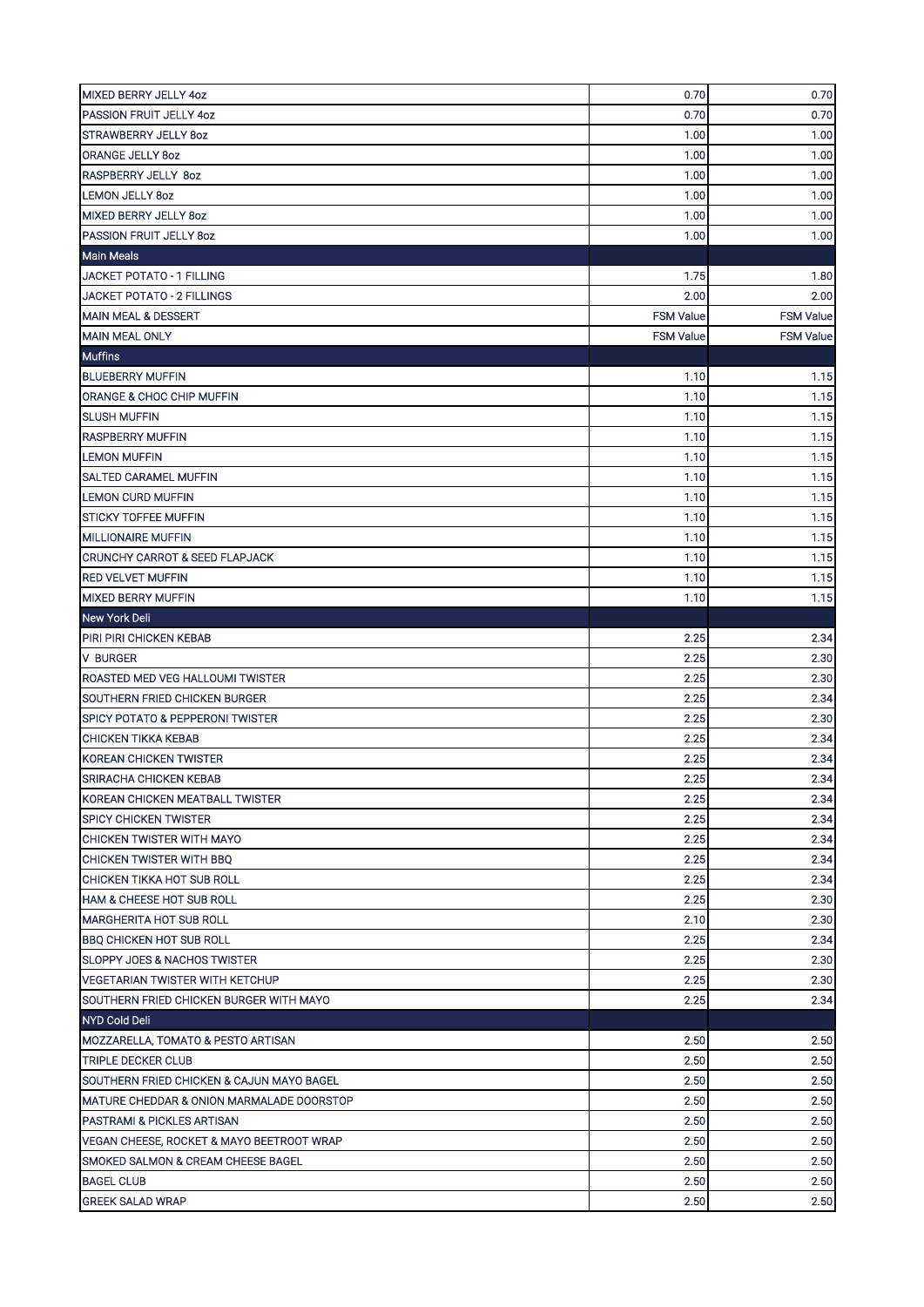| BUFFALO CHICKEN CRUNCH BAGEL                               | 2.50         | 2.50         |
|------------------------------------------------------------|--------------|--------------|
| <b>NEW YORKER BAGEL</b>                                    | 2.50         | 2.50         |
| SOUTHERN FRIED CHICKEN, CHARRED CORN SALSA WRAP            | 2.50         | 2.50         |
| ROASTED VEG & RED PEPPER HOUMOUS WRAP                      | 2.50         | 2.50         |
| CHICKEN TIKKA SPECIALITY WRAP WITH CHUTNEY & SLAW          | 2.50         | 2.50         |
| PRAWN & LEMON MAYO RUSTIC BAGUETTE                         | 2.50         | 2.50         |
| <b>HARISSA CHICKEN &amp; FALAFEL WRAP</b>                  | 2.50         | 2.50         |
| CHICKEN TIKKA SPECIALITY WRAP WITH MANGO YOGHURT           | 2.50         | 2.50         |
| CHARRED VEGETABLE & BRIE SEEDED TRIANGLE ROLL              | 2.50         | 2.50         |
| SMOKED PAPRIKA CHICKEN & CHORIZO SEEDED TRIANGLE ROLL      | 2.50         | 2.50         |
| MOROCCAN VEGETABLE & HUMMUS SEEDED BAGEL                   | 2.50         | 2.50         |
| CAJUN CHICKEN & SALSA SEEDED BAGEL                         | 2.50         | 2.50         |
| RED PESTO & MEDITERRANEAN VEG SEEDED BAGEL                 | 2.50         | 2.50         |
| MATURE CHEDDAR & TOMATO SEEDED BAGUETTE                    | 2.50         | 2.55         |
| <b>CHICKEN TIKKA &amp; SPINACH SEEDED BAGEL</b>            | 2.50         | 2.50         |
| PESTO VEGETABLES & MOZZARELLA RUSTIC BAGUETTE              | 2.50         | 2.55         |
| TUNA WITH LEMON MAYO & ROQUETTE RUSTIC BAGUETTE            | 2.50         | 2.50         |
| FALAFEL & TZATZIKI SEEDED TRIANGLE ROLL                    | 2.50         | 2.50         |
| <b>CHICKEN TIKKA RUSTIC BAGUETTE</b>                       | 2.50         | 2.50         |
| SOUTHERN FRIED CHICKEN & SALSA SEEDED BAGEL                | 2.50         | 2.50         |
| ICHIPOTLE CHICKEN & SALSA SEEDED BAGEL                     | 2.50         | 2.50         |
| GRIDDLED HALLOUMI, OREGANO & SALAD SEEDED BAGEL            | 2.50         | 2.50         |
| SMOKED HAM, MATURE CHEDDAR & TOMATO SEEDED BAGEL           | 2.50         | 2.50         |
| SMOKED HAM, GRAIN MUSTARD & TOMATO SEEDED TRIANGLE ROLL    | 2.50         | 2.50         |
| SMOKED HAM SALAD SEEDED BAGEL                              | 2.50         | 2.50         |
| ICHICKEN & CHORIZO BAGEL                                   | 2.50         | 2.55         |
| IROASTED VEG & BRIE BAGEL                                  | 2.50         | 2.50         |
| <b>HAM &amp; MATURE CHEDDAR BAGEL</b>                      | 2.50         | 2.50         |
| <b>TUNA PESTO MELT BAGEL</b>                               | 2.50         | 2.50         |
| BAGEL-CAJUN BEAN & GUACAMOLE                               | 2.50         | 2.50         |
| BAGEL-MOZZARELLA, PESTO & SUNDRIED TOMATO                  | 2.50         | 2.50         |
| <b>BAGEL-HALLOUMI &amp; MINTED YOGHURT</b>                 | 2.50         | 2.50         |
| <b>BAGEL-HAM &amp; EMMENTAL</b>                            | 2.50         | 2.50         |
| HAM & GRAIN MUSTARD RUSTIC BAGUETTE                        | 2.50         | 2.50         |
| CHICKEN TIKKA & MANGO RUSTIC BAGUETTE                      | 2.50         | $2.50\,$     |
| CAJUN PRAWN RUSTIC BAGUETTE                                | 2.50         | 2.50         |
| ONION BHAJI & SLAW WRAP                                    | 2.50         | 2.50         |
| CHIPOTLE CHICKEN WRAP                                      | 2.50         | 2.50         |
| <b>FALAFEL &amp; SPICED BEAN WRAP</b>                      | 2.50         | 2.50         |
| FALAFEL & RED PEPPER HOUMOUS WRAP                          | 2.50         | 2.50         |
| HALLOUMI MINT YOGHURT & CUCUMBER WRAP                      | 2.50         | 2.50         |
|                                                            |              |              |
| <b>NYD Speciality Breads</b>                               |              |              |
| CHICKEN CAESAR WRAP                                        | 2.20<br>2.20 | 2.25         |
| PIRI PIRI CHICKEN WRAP                                     | 2.50         | 2.25<br>2.50 |
| <b>HAM &amp; CHEESE CROLL</b><br><b>AROMATIC DUCK WRAP</b> | 2.20         | 2.50         |
|                                                            | 2.20         |              |
| <b>SALMON &amp; CREAM CHEESE WRAP</b>                      |              | 2.50         |
| <b>GREEK SALAD MEZZALUNA</b>                               | 2.50         | 2.50         |
| VEGAN ONION BHAJI WRAP                                     | 2.20         | 2.25         |
| CHICKEN TIKKA WRAP                                         | 2.20         | 2.34         |
| <b>BLT DELI SUB ROLL</b>                                   | 2.50         | 2.50         |
| CHICKEN, BACON & SWEETCORN DELI SUB ROLL                   | 2.50         | 2.50         |
| SPICED SQUASH & MIXED BEAN WRAP                            | 2.00         | 2.25         |
| STICKY PULLED PORK & CORN COBBLED ROLL                     | 2.50         | 2.50         |
| GOATS CHEESE, CRUSHED AVOCADO AND TOMATO CROLL             | 2.50         | 2.50         |
| CRISPY BACON, GOATS CHEESE AND ONION MARMALADE CROLL       | 2.50         | 2.50         |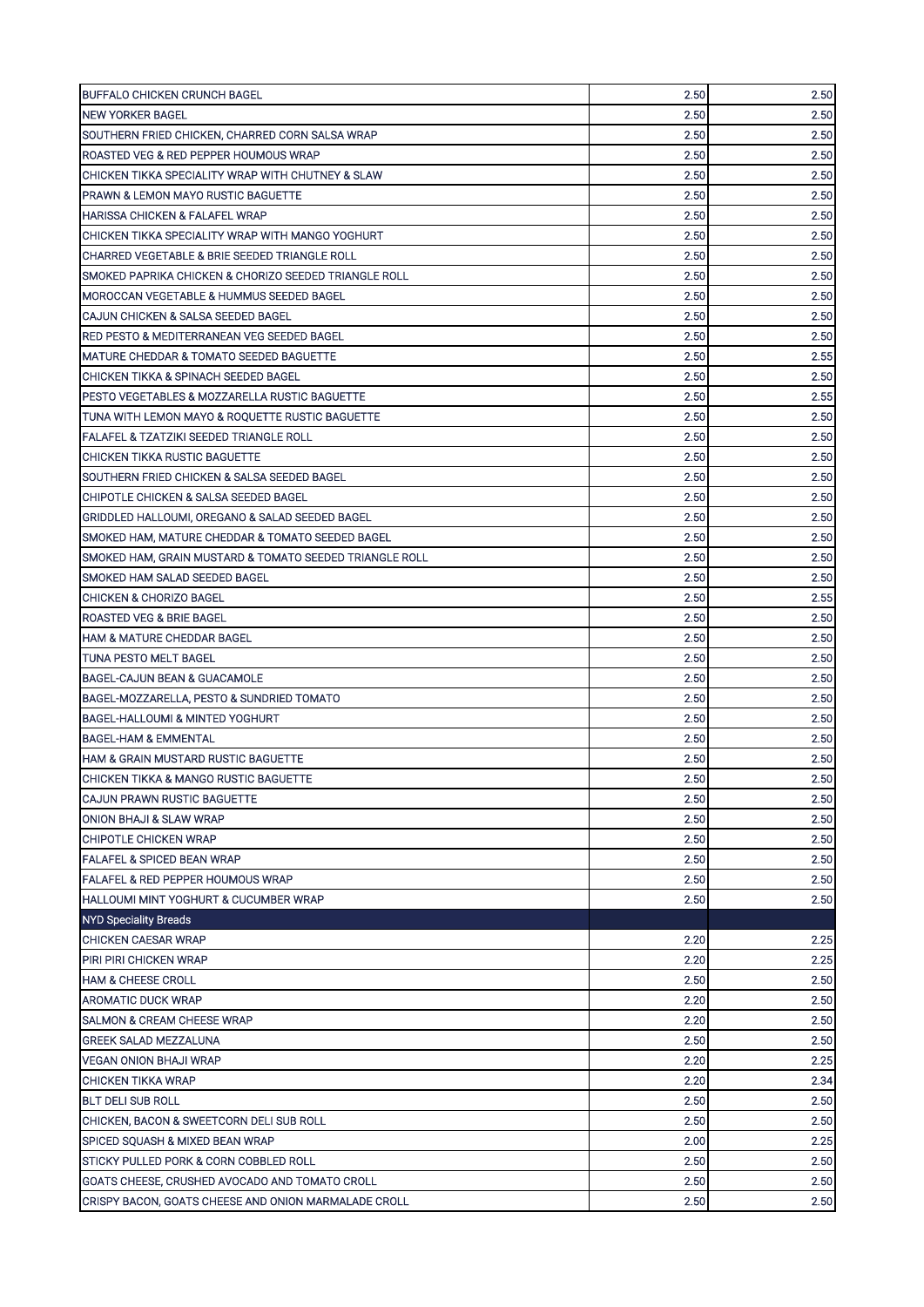| <b>JUST CHEESE WRAP</b>                       | 2.00 | 2.00   |
|-----------------------------------------------|------|--------|
| <b>CHEESE &amp; HAM WRAP</b>                  | 2.20 | 2.25   |
| <b>BBQ CHICKEN STRIP WRAP</b>                 | 2.20 | 2.29   |
| ROASTED PEPPER & HALLOUMI WRAP                | 2.20 | 2.25   |
| <b>BBQ PULLED PORK WRAP</b>                   | 2.20 | 2.25   |
| <b>VEGAN FALAFEL &amp; HOUMOUS WRAP</b>       | 2.20 | 2.25   |
| CHICKEN, BACON & SWEETCORN WRAP               | 2.20 | 2.25   |
| <b>FALAFEL &amp; SPICY HOUMOUS PITA</b>       | 2.50 | 2.50   |
| SOUTHERN FRIED CHICKEN WRAP BAR               | 2.25 | 2.34   |
| PIRI PIRI CHICKEN WRAP BAR                    | 2.25 | 2.34   |
| <b>TANDOORI CHICKEN WRAP BAR</b>              | 2.25 | 2.34   |
| CAJUN CHICKEN WRAP BAR                        | 2.25 | 2.34   |
| <b>HOT &amp; SPICY CHICKEN WRAP BAR</b>       | 2.25 | 2.34   |
| INDIAN PANEER SKEWERS WITH KHOBEZ WRAP        | 2.25 | 2.50   |
| Panini                                        |      |        |
| PIZZA MELT PANINI                             | 2.25 | 2.30   |
| PEPPERONI PANINI                              | 2.25 | 2.30   |
| <b>HAM &amp; CHEESE PANINI</b>                | 2.25 | 2.30   |
| SOUTHERN FRIED CHICKEN PANINI                 | 2.25 | 2.34   |
| <b>BBQ MEATBALL PANINI</b>                    | 2.25 | 2.34   |
| PIRI PIRI CHICKEN PANINI                      | 2.25 | 2.34   |
| TANDOORI CHICKEN PANINI                       | 2.25 | 2.34   |
| <b>BBQ TURKEY MEATBALL PANINI</b>             | 2.25 | 2.34   |
| <b>SPICY CHICKEN PANINI</b>                   | 2.25 | 2.34   |
| <b>CHICKEN TIKKA PANINI</b>                   | 2.25 | 2.34   |
| <b>MEAT FEAST PANINI</b>                      | 2.25 | 2.34   |
| <b>CHEESE PANINI</b>                          | 2.00 | 2.30   |
| <b>BBQ CHICKEN PANINI</b>                     | 2.25 | 2.34   |
| PIZZA MELT PANINI HALF                        | 1.25 | 1.30   |
| PEPPERONI PANINI HALF                         | 1.25 | 1.30   |
| <b>HAM &amp; CHEESE PANINI HALF</b>           | 1.25 | 1.30   |
| SOUTHERN FRIED CHICKEN PANINI HALF            | 1.25 | 1.30   |
| <b>BBQ MEATBALL PANINI HALF</b>               | 1.25 | 1.30   |
| PIRI PIRI CHICKEN PANINI HALF                 | 1.25 | 1.30   |
| TANDOORI CHICKEN PANINI HALF                  | 1.25 | $1.30$ |
| <b>BBQ TURKEY MEATBALL PANINI HALF</b>        | 1.25 | 1.30   |
| <b>SPICY CHICKEN PANINI HALF</b>              | 1.25 | 1.30   |
| CHICKEN TIKKA PANINI HALF                     | 1.25 | 1.30   |
| <b>MEAT FEAST PANINI HALF</b>                 | 1.25 | 1.30   |
| <b>CHEESE PANINI HALF</b>                     | 1.25 | 1.30   |
| <b>BBQ CHICKEN PANINI HALF</b>                | 1.25 | 1.30   |
| VEGETARIAN SAUSAGE PANINI WITH TOM SAUCE      | 2.25 | 2.30   |
| VEGETARIAN SAUSAGE PANINI WITH TOM SAUCE HALF | 1.25 | 1.30   |
| <b>VEGAN MEDITERRANEAN VEG PANINI</b>         | 2.25 | 2.30   |
| VEGAN MEDITERRANEAN VEG PANINI HALF           | 1.25 | 1.30   |
| <b>VEGAN SAUSAGE PANINI</b>                   | 2.25 | 2.30   |
| <b>VEGAN SAUSAGE PANINI - HALF</b>            | 1.25 | 1.30   |
| <b>CHEESE &amp; BEAN PANINI</b>               | 2.25 | 2.30   |
| CHEESE & BEAN PANINI - HALF                   | 1.25 | 1.30   |
| Pizza                                         |      |        |
| <b>MARGHERITA PIZZA</b>                       | 1.35 | 1.35   |
| <b>HAM PIZZA</b>                              | 1.35 | 1.35   |
| <b>PIRI-PIRI CHICKEN PIZZA</b>                | 1.35 | 1.35   |
| <b>BBQ OUMPH PIZZA</b>                        | 1.35 | 1.35   |
| <b>MEATBALL PIZZA</b>                         | 1.35 | 1.35   |
| <b>PEPPERONI PIZZA</b>                        | 1.35 | 1.35   |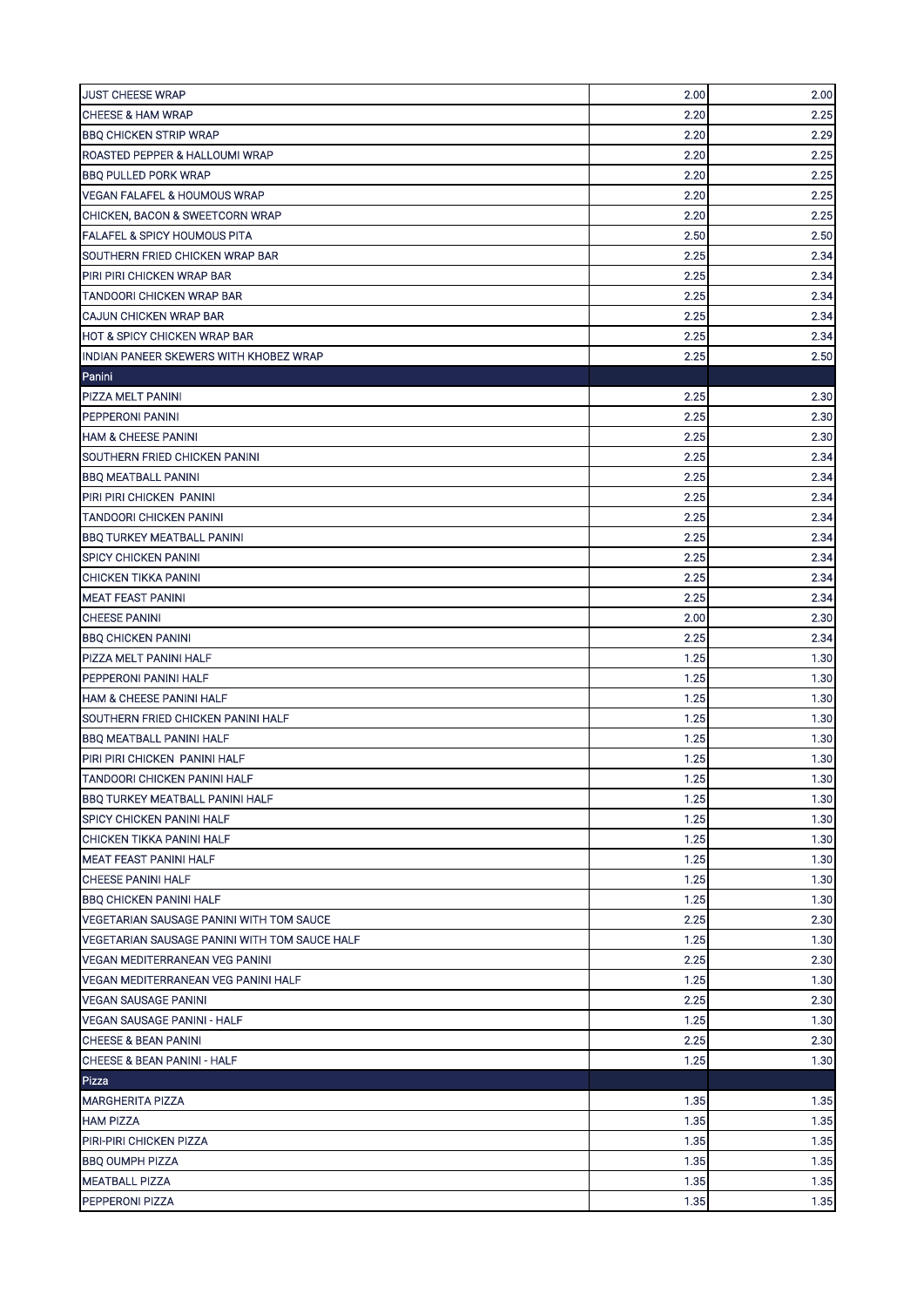| <b>BBQ CHICKEN PIZZA</b>                             | 1.35 | 1.35 |
|------------------------------------------------------|------|------|
| <b>CHICKEN TIKKA PIZZA</b>                           | 1.35 | 1.35 |
| <b>MARGHERITA PIZZA WHOLE</b>                        | 9.00 | 8.00 |
| <b>HAM PIZZA WHOLE</b>                               | 9.00 | 8.00 |
| PIRI-PIRI CHICKEN PIZZA WHOLE                        | 9.00 | 8.00 |
| <b>BBQ OUMPH PIZZA WHOLE</b>                         | 9.00 | 8.00 |
| MEATBALL PIZZA WHOLE                                 | 9.00 | 8.00 |
| PEPPERONI PIZZA WHOLE                                | 9.00 | 8.00 |
| <b>BBQ CHICKEN PIZZA WHOLE</b>                       | 9.00 | 8.00 |
| CHICKEN TIKKA PIZZA WHOLE                            | 9.00 | 8.00 |
| <b>Premium Baguettes</b>                             |      |      |
| <b>HAM &amp; CHEESE BAGUETTE</b>                     | 2.25 | 2.30 |
| <b>SAUSAGE &amp; KETCHUP BAGUETTE</b>                | 2.25 | 2.30 |
| VEGAN ONION BHAJI & MANGO CHUTNEY BAGUETTE           | 2.25 | 2.30 |
| SOUTHERN FRIED CHICKEN & CHILLI MAYO BAGUETTE        | 2.25 | 2.34 |
| <b>TUNA &amp; CUCUMBER BAGUETTE</b>                  | 2.25 | 2.30 |
| CHICKEN KATSU BAGUETTE                               | 2.25 | 2.34 |
| <b>CHEESE &amp; TOMATO BAGUETTE</b>                  | 2.00 | 2.30 |
| <b>BBQ SAUSAGE BAGUETTE</b>                          | 2.25 | 2.30 |
| <b>JUST CHEESE BAGUETTE</b>                          | 2.00 | 2.30 |
| CHICKEN CHILLI MAYO BAGUETTE                         | 2.25 | 2.34 |
| <b>CHICKEN TIKKA BAGUETTE</b>                        | 2.25 | 2.34 |
| <b>BLT BAGUETTE</b>                                  | 2.25 | 2.30 |
| <b>BBQ CHICKEN BAGUETTE</b>                          | 2.25 | 2.34 |
| <b>VEGAN BBQ SAUSAGE BAGUETTE</b>                    | 2.25 | 2.30 |
| <b>HAM &amp; CHEESE BAGUETTE - HALF</b>              | 1.25 | 1.30 |
| SAUSAGE & KETCHUP BAGUETTE - HALF                    | 1.25 | 1.30 |
| <b>CHICKEN TIKKA BAGUETTE - HALF</b>                 | 1.25 | 1.30 |
| SOUTHERN FRIED CHICKEN & CHILLI MAYO BAGUETTE - HALF | 1.25 | 1.30 |
| JUST CHEESE BAGUETTE - HALF                          | 1.10 | 1.25 |
| <b>BLT BAGUETTE - HALF</b>                           | 1.25 | 1.30 |
| TUNA & CUCUMBER BAGUETTE - HALF                      | 1.25 | 1.30 |
| <b>BBQ CHICKEN BAGUETTE - HALF</b>                   | 1.25 | 1.30 |
| <b>VEGAN BBQ SAUSAGE BAGUETTE - HALF</b>             | 1.25 | 1.30 |
| VEGAN ONION BHAJI & MANGO CHUTNEY BAGUETTE - HALF    | 1.25 | 1.30 |
| CHICKEN KATSU BAGUETTE - HALF                        | 1.25 | 1.30 |
| <b>CHEESE &amp; TOMATO BAGUETTE - HALF</b>           | 1.25 | 1.30 |
| <b>BBQ SAUSAGE BAGUETTE</b>                          | 1.25 | 1.30 |
| <b>Premium Bloomers</b>                              |      |      |
| TUNA & CUCUMBER BLOOMER                              | 2.00 | 2.00 |
| <b>HAM SALAD BLOOMER</b>                             | 2.00 | 2.00 |
| CHICKEN MAYO BLOOMER                                 | 2.00 | 2.00 |
| <b>HAM &amp; CHEESE BLOOMER</b>                      | 2.00 | 2.00 |
| <b>CHEESE SALAD BLOOMER</b>                          | 1.85 | 1.85 |
| Premium Cold Pasta Pot                               |      |      |
| TOMATO & BASIL PASTA POT                             | 1.20 | 1.25 |
| TUNA & SWEETCORN PASTA POT                           | 1.50 | 1.55 |
| <b>PESTO PASTA POT</b>                               | 1.20 | 1.25 |
| CHICKEN & BACON PASTA POT                            | 1.50 | 1.55 |
| ROAST PEPPER & OLIVE PASTA POT                       | 1.20 | 1.25 |
| TOMATO & BASIL PASTA POT                             | 2.20 | 2.25 |
| TUNA & SWEETCORN PASTA POT                           | 2.20 | 2.25 |
| PESTO PASTA POT                                      | 2.20 | 2.25 |
| CHICKEN & BACON PASTA POT                            | 2.20 | 2.25 |
| ROAST PEPPER & OLIVE PASTA POT                       | 2.20 | 2.25 |
| <b>Premium Naturally</b>                             |      |      |
|                                                      |      |      |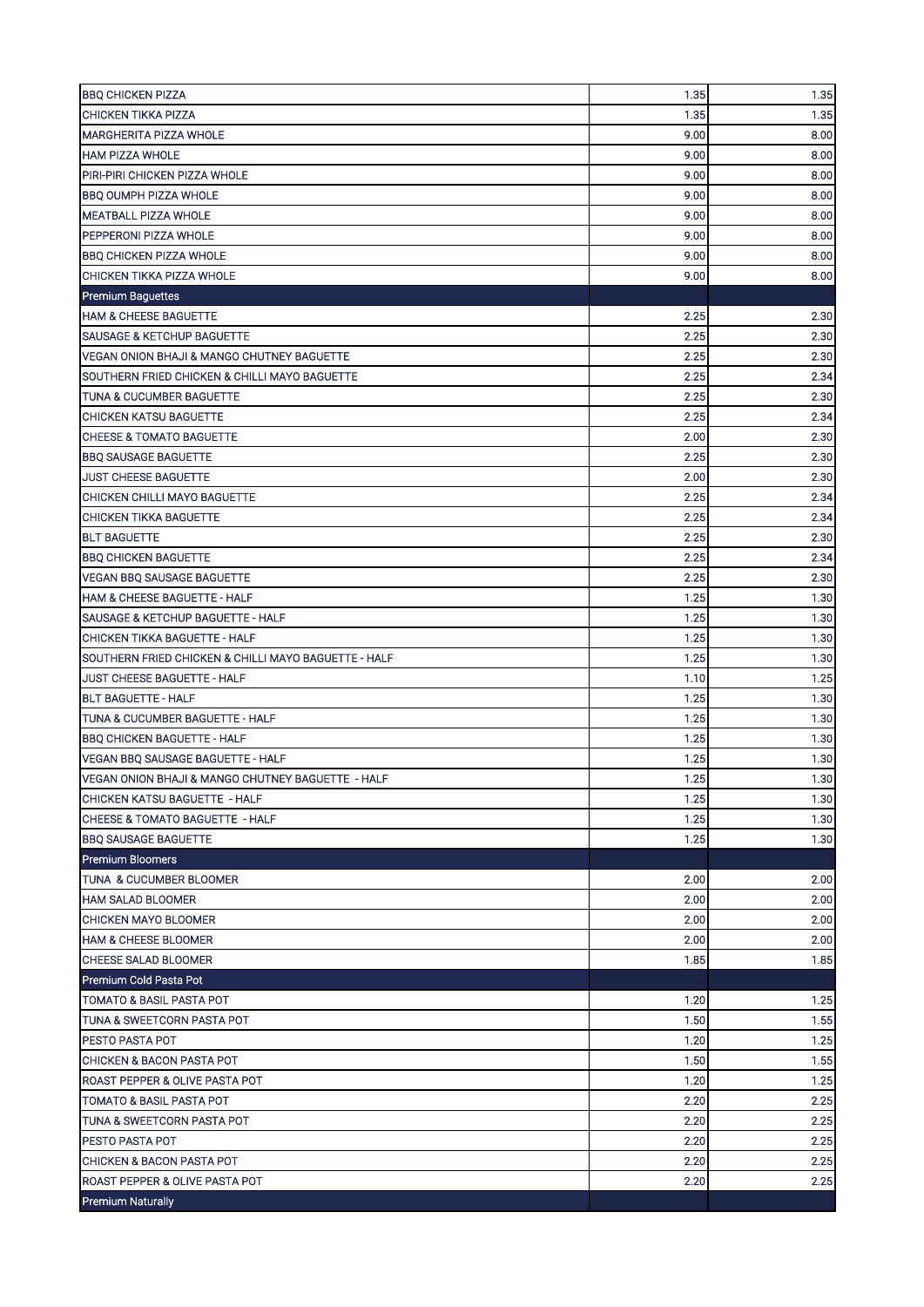| <b>MEZZE BAGS - CRUDITE &amp; HUMUS BAG</b>                   | 1.25             | 1.30             |
|---------------------------------------------------------------|------------------|------------------|
| VEGAN NOODLES & SOYA BEAN                                     | 2.50             | 2.50             |
| ORIENTAL VEGETABLE SUSHI                                      | 2.50             | 2.50             |
| SUPERFOOD SALAD BOX                                           | 2.50             | 2.50             |
| <b>MARINATED EDAMAME BEANS</b>                                | 1.80             | 1.80             |
| <b>CRACKED WHEAT &amp; FETA SALAD BOX</b>                     | 2.50             | 2.50             |
| <b>VEGAN SINGAPORE NOODLE BOX</b>                             | 2.50             | 2.50             |
| <b>INDIAN PANEER &amp; RICE SALAD BOX</b>                     | 2.50             | 2.50             |
| HARISSA CHICKEN & ROAST VEG TZATZIKI EASIYO YOGHURT SALAD     | 2.50             | 2.50             |
| HARISSA CHICKEN & ROAST VEG TZATZIKI BRAKES YOGHURT SALAD     | 2.50             | 2.50             |
| <b>VEGAN GREEN &amp; GRAINS</b>                               | 2.50             | 2.50             |
| DUCK & NOODLE SALAD BOX                                       | 2.50             | 2.50             |
| SALAD - LARGE SELF-SERVE                                      | 1.80             | 1.85             |
| SALAD - SMALL SELF-SERVE                                      | 1.45             | 1.50             |
| TOPPING - CHEESE 40Z                                          | 0.70             | 0.70             |
| <b>VEGETABLE BAG - CARROT STICKS</b>                          | 0.70             | 0.70             |
| <b>VEGETABLE POT - MIXED</b>                                  | 0.70             | 0.70             |
| SUSHI BOX - SMALL (2 x ROLLS)                                 | 1.50             | 1.60             |
| SUSHI BOX - LARGE (4 x ROLLS)                                 | 2.50             | 2.50             |
| SUSHI BOX - SMALL (2 x ROLLS) VEGETARIAN                      | 1.50             | 1.60             |
| SUSHI BOX - LARGE (4 x ROLLS) VEGETARIAN                      | 2.50             | 2.50             |
| <b>GREENS &amp; GRAINS</b>                                    | 2.50             | 2.50             |
| <b>FALAFEL HOUMOUS MEZZE</b>                                  | <b>FSM Value</b> | <b>FSM Value</b> |
| QUINOA FETA & POMEGRANATE SALAD                               | 2.50             | 2.50             |
| <b>ROASTED ROOTS &amp; BARLEY</b>                             | <b>FSM Value</b> | <b>FSM Value</b> |
| <b>EDAMAME NOODLE BOX</b>                                     | <b>FSM Value</b> | <b>FSM Value</b> |
| <b>VEGAN NO CHICKEN BURGER</b>                                | 2.25             | 2.30             |
| <b>VEGAN HOT DOG</b>                                          | 2.25             | 2.30             |
| <b>VEGAN KOFTA</b>                                            | 2.25             | 2.30             |
|                                                               | 2.25             | 2.30             |
| <b>PLANT BASED BURGER</b><br><b>BBQ QUORN CHICKEN BURRITO</b> | 2.35             | 2.35             |
| <b>VEGAN THAI CURRY</b>                                       | <b>FSM Value</b> | <b>FSM Value</b> |
| LENTIL DHAL BUDDAH BOWL                                       | <b>FSM Value</b> | <b>FSM Value</b> |
| PLANT BASED MEATBALL MARINARA                                 | 2.25             | 2.30             |
| VEGAN KUNG PAO TOFU                                           | <b>FSM Value</b> | <b>FSM Value</b> |
|                                                               | <b>FSM Value</b> |                  |
| VEGAN SAUSAGE JAMBALAYA                                       |                  | <b>FSM Value</b> |
| <b>VEGAN OUMPH BURRITO</b>                                    | 2.35             | 2.35             |
| VEGAN CHEESE, TOMATO & BASIL TOASTIE                          | 2.00             | 2.00             |
| <b>MEZZE BOX - GREEK</b>                                      | 2.50             | 2.50             |
| <b>MEZZE BOX - LEBANESE CHICKEN</b>                           | 2.50             | 2.50             |
| MEZZE BOX - HALLOUMI                                          | 2.50             | 2.50             |
| <b>MEZZE BOX - INDIAN</b>                                     | 2.50             | 2.50             |
| Sixth Form - Cakes                                            |                  |                  |
| <b>ICED DOUGHNUT</b>                                          | 1.00             | 1.00             |
| <b>MS - LUXURY CAKE</b>                                       | 1.50             | 1.50<br>1.50     |
| <b>WHITE CHOC BLONDIE</b><br><b>CARROT CAKE</b>               | 1.50<br>1.50     | 1.50             |
| <b>APPLE CAKE</b>                                             | 1.50             | 1.50             |
| <b>COURGETTE CAKE</b>                                         | 1.50             | 1.50             |
| CHOCOLATE BEETROOT CAKE                                       | 1.50             | 1.50             |
| <b>COCONUT FRANGIPANE</b>                                     | 1.50             | 1.50             |
| <b>DARK CHOC BROWNIE</b>                                      | 1.50             | 1.50             |
| <b>MACAROONS</b>                                              | 1.50             | 1.50             |
| MILLIONAIRE SHORTBREAD                                        | 1.50             | 1.50             |
|                                                               | 1.50             | 1.50             |
| <b>ROCKY ROLL</b>                                             |                  |                  |
| <b>FRUIT &amp; PUFFED RICE BAR</b>                            | 1.50             | 1.50             |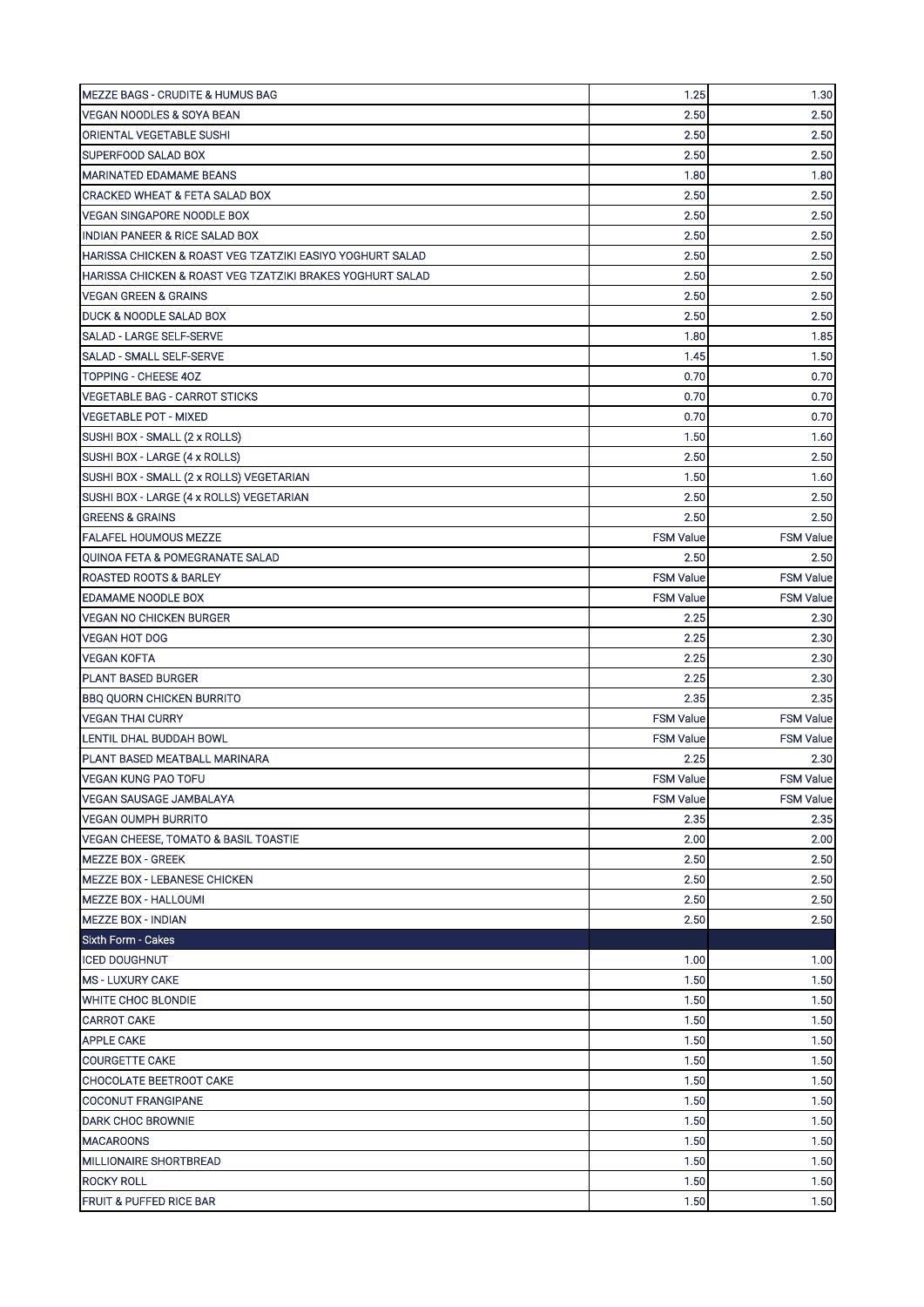| <b>STICKY DATE &amp; GINGER CAKE</b>                                       | 1.50 | 1.50     |
|----------------------------------------------------------------------------|------|----------|
| <b>CHOC CHUNK COOKIES</b>                                                  | 1.00 | 1.00     |
| <b>GARDEN CAKE</b>                                                         | 1.50 | 1.50     |
| <b>HUMMINGBIRD CAKE</b>                                                    | 1.50 | 1.50     |
| <b>PARKIN</b>                                                              | 1.50 | 1.50     |
| <b>SEMOLINA BISCUIT</b>                                                    | 1.50 | 1.50     |
| <b>VANILLA BISCUIT</b>                                                     | 1.50 | 1.50     |
| <b>WHITE CHOC MUD CAKE</b>                                                 | 1.50 | 1.50     |
| <b>GINGER BREAD</b>                                                        | 1.50 | 1.50     |
| <b>CINNAMON SWIRL</b>                                                      | 1.50 | 1.50     |
| Sixth Form - Cold Drinks                                                   |      |          |
| COCA COLA - CAN                                                            | 1.10 | 1.10     |
| SLUSH - LARGE (12oz)                                                       | 1.30 | 1.30     |
| <b>DIET COKE - CAN</b>                                                     | 1.00 | 1.00     |
| RIBENA 500ML                                                               | 1.80 | 1.85     |
| <b>DR PEPPER - CAN</b>                                                     | 1.10 | 1.10     |
| <b>OASIS SUMMER FRUITS</b>                                                 | 1.80 | 1.85     |
| LUCOZADE SPORT - RASPBERRY                                                 | 1.80 | 1.85     |
| <b>FANTA - CAN</b>                                                         | 1.10 | 1.10     |
| LUCOZADE - ORANGE CRUSH                                                    | 1.50 | 1.55     |
| <b>WATER - CITRUS</b>                                                      | 1.00 | 1.00     |
| LUCOZADE SPORT - ORANGE                                                    | 1.80 | 1.85     |
| <b>WATER - SPARKLING NATURAL</b>                                           | 0.90 | 0.95     |
| <b>DIET DR PEPPER - CAN</b>                                                | 1.00 | 1.00     |
| <b>FANTA ZERO - CAN</b>                                                    | 1.00 | 1.00     |
| <b>COKE ZERO - CAN</b>                                                     | 1.00 | 1.00     |
| <b>MAY TEA - RASPBERRY</b>                                                 | 1.80 | 1.85     |
| <b>MAY TEA - PEACH</b>                                                     | 1.80 | 1.85     |
|                                                                            |      |          |
|                                                                            |      |          |
| Sixth Form - Crisps<br><b>DORITOS - CHILLI</b>                             | 1.00 | 1.00     |
| <b>TYRELLS - SWEET CHILLI</b>                                              | 1.00 | 1.00     |
| <b>TYRELLS-MAT CHEDDAR</b>                                                 | 1.00 | 1.00     |
| BARE POPCORN - SWEET & SALT                                                | 1.25 | 1.30     |
| <b>BARE POPCORN - SEA SALT</b>                                             | 1.25 | 1.30     |
| DORITOS - COOL ORIGINAL                                                    | 1.00 |          |
| <b>TYRELLS - LIGHTLY SALTED</b>                                            | 1.00 | 1.00     |
| BARE POPCORN - MAPLE BACON                                                 | 1.25 | 1.30     |
| DORITOS - TANGY CHEESE                                                     | 1.00 | 1.00     |
| Sixth Form - Hot Drinks                                                    |      | $1.00\,$ |
| <b>DOUBLE ESPRESSO</b>                                                     | 1.25 | 1.30     |
| DOUBLE ESPRESSO - OWN CUP                                                  | 1.15 | 1.20     |
| <b>SINGLE ESPRESSO</b>                                                     | 1.00 | 1.05     |
| SINGLE ESPRESSO - OWN CUP                                                  | 0.90 | 0.95     |
| MED (12oz) CAPPUCINO                                                       | 1.60 | 1.65     |
| MED (12oz) CAPPUCINO - OWN CUP                                             | 1.50 | 1.55     |
| LRG (16oz) CAPPUCINO                                                       | 1.80 | 1.85     |
| LRG (16oz) CAPPUCINO - OWN CUP                                             | 1.70 | 1.75     |
| MED (12oz) AMERICANO                                                       | 1.25 | 1.30     |
| MED (12oz) AMERICANO - OWN CUP                                             | 1.15 | 1.20     |
|                                                                            | 1.45 | 1.50     |
|                                                                            | 1.35 | 1.40     |
| LRG (16oz) AMERICANO<br>LRG (16oz) AMERICANO - OWN CUP<br>MED (12oz) LATTE | 1.60 | 1.65     |
| MED (12oz) LATTE - OWN CUP                                                 | 1.50 | 1.55     |
| LRG (16oz) LATTE                                                           | 1.80 | 1.85     |
| LRG (16oz) LATTE - OWN CUP                                                 | 1.70 | 1.75     |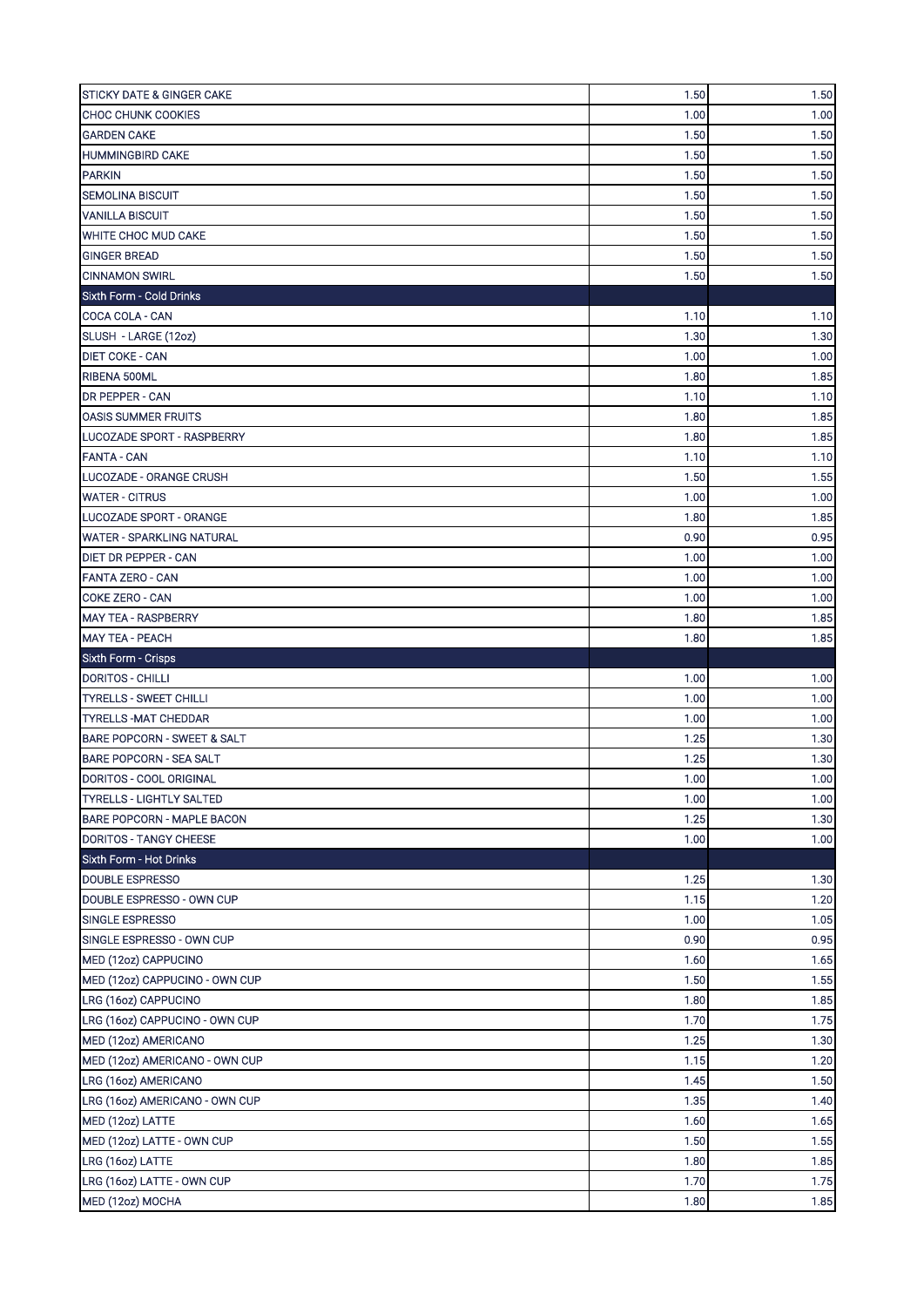| MED (12oz) MOCHA - OWN CUP                                         | 1.70    | 1.75         |
|--------------------------------------------------------------------|---------|--------------|
| LRG (16oz) MOCHA                                                   | 2.00    | 2.05         |
| LRG (16oz) MOCHA - OWN CUP                                         | 1.90    | 1.95         |
| MED (12oz) HOT CHOCOLATE                                           | 1.80    | 1.85         |
| MED (12oz) HOT CHOCOLATE - OWN CUP                                 | 1.70    | 1.75         |
| LRG (16oz) HOT CHOCOLATE                                           | 2.00    | 2.05         |
| LRG (16oz) HOT CHOCOLATE - OWN CUP                                 | 1.90    | 1.95         |
| MED (12oz) ENGLISH BREAKFAST TEA                                   | 1.00    | 1.05         |
| MED (12oz) ENGLISH BREAKFAST TEA - OWN CUP                         | 0.90    | 0.95         |
| LRG (16oz) ENGLISH BREAKFAST TEA                                   | 1.00    | 1.05         |
| LRG (16oz) ENGLISH BREAKFAST TEA - OWN CUP                         | 0.90    | 0.95         |
| MED (12oz) HERBAL/OTHER TEA                                        | 1.10    | 1.15         |
| MED (12oz) HERBAL/OTHER TEA - OWN CUP                              | 1.00    | 1.05         |
| LRG (16oz) HERBAL/OTHER TEA                                        | 1.10    | 1.15         |
| LRG (16oz) HERBAL/OTHER TEA - OWN CUP                              | 1.00    | 1.05         |
| MED (12oz) CHAI LATTE                                              | 1.80    | 1.85         |
| MED (12oz) CHAI LATTE - OWN CUP                                    | 1.70    | 1.75         |
| LRG (16oz) CHAI LATTE                                              | 2.00    | 2.05         |
| LRG (16oz) CHAI LATTE - OWN CUP                                    | 1.90    | 1.95         |
| <b>SYRUP SHOT</b>                                                  | 0.35    | 0.35         |
| <b>MARSHMALLOWS</b>                                                | 0.35    | 0.35         |
| <b>EXTRA SHOT ESPRESSO</b>                                         | 0.35    | 0.35         |
| <b>WHIPPED CREAM</b>                                               | 0.35    | 0.35         |
| COFFEE DISCOUNT 10P                                                | $-0.10$ | -0.10        |
| Sixth Form - Hot Grab & Go                                         |         |              |
| PREMIUM SAUSAGE ROLL                                               | 1.60    | 1.65         |
| <b>SLICE - STEAK</b>                                               | 1.50    | 1.60         |
| SLICE - CHICKEN & MUSHROOM                                         | 1.50    | 1.60         |
| SLICE - CHEESE & ONION                                             | 1.50    | 1.60         |
| PASTY - TRADITIONAL CORNISH                                        | 1.50    | 1.60         |
| <b>SLICE - VEGETABLE</b>                                           | 1.50    | 1.60         |
| <b>PRETZEL BURGER-INDIAN</b>                                       | 2.50    | 2.50         |
| PRETZEL BURGER-MEXICAN                                             | 2.50    | 2.50         |
| PRETZEL BURGER-JAMAICAN                                            | 2.50    | 2.50         |
| PRETZEL BURGER-NYD                                                 | 2.50    | 2.50         |
| <b>PRETZEL BURGER-ORIENTAL</b>                                     | 2.50    | 2.50         |
| <b>JAMAICAN PATTY</b>                                              | 2.10    | 2.20         |
| CHICKEN & CHORIZO PANINI                                           | 2.35    |              |
| <b>ROAST VEG &amp; BRIE PANINI</b>                                 | 2.35    | 2.35<br>2.35 |
| HAM & MATURE CHEDDAR PANINI                                        | 2.35    |              |
| <b>BBO PLANT BASED MEATBALL PANINI</b>                             |         | 2.35         |
|                                                                    | 2.35    | 2.35         |
| TUNA PESTO MELT PANINI                                             | 2.35    | 2.35         |
| Sixth Form - Ice Cream & Ice Lollies                               |         |              |
| NOBBLY BOBBLY                                                      | 1.30    | 1.30         |
| <b>FAB STRAWBERRY</b>                                              | 1.30    | 1.30         |
| <b>TOFFEE CRUMBLE</b>                                              | 1.30    | 1.30         |
| <b>DAIRY MILK SWIRL</b>                                            | 1.90    | 2.00         |
| <b>FRUIT SHOOT ORANGE</b>                                          | 1.30    | 1.30         |
| Sixth Form - Meal Deal                                             | 4.00    | 4.00         |
| 6TH FORM MARG PIZZA & WATER DEAL<br>6TH FORM MARG PIZZA & CAN DEAL | 4.00    | 4.00         |
| 6TH FORM MEZZE & WATER DEAL                                        | 4.00    | 4.00         |
| 6TH FORM MEZZE & CAN DEAL                                          | 4.00    | 4.00         |
| 6TH FORM SUSHI & WATER DEAL                                        | 4.00    | 4.00         |
| 6TH FORM SUSHI & CAN DEAL                                          | 4.00    | 4.00         |
|                                                                    |         |              |
| 6TH FORM PEPPERONI PIZZA & WATER DEAL                              | 4.00    | 4.00         |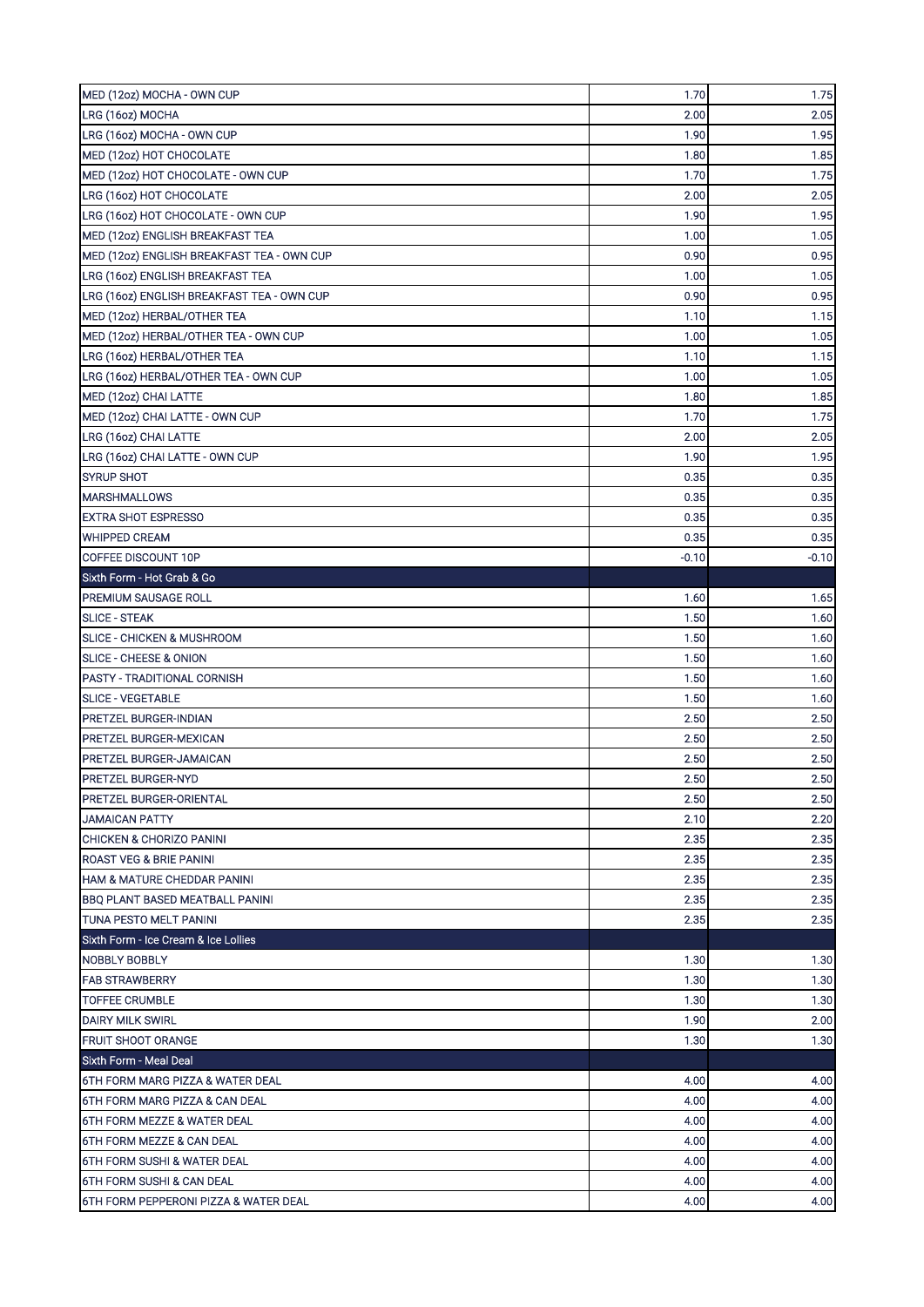| 6TH FORM PEPPERONI PIZZA & CAN DEAL                    | 4.00 | 4.00 |
|--------------------------------------------------------|------|------|
| <b>6TH FORM PIZZA DEAL</b>                             | 3.00 | 3.00 |
| Sixth Form - Pizza                                     |      |      |
| PIZZA 6 INCH - MARGHERITA                              | 2.50 | 2.50 |
| PIZZA 6 INCH - PEPPERONI                               | 2.50 | 2.50 |
| Sixth Form - Salad                                     |      |      |
| <b>MEZZE BOX</b>                                       | 2.50 | 2.50 |
| SUSHI BOX - SMALL (2 x ROLLS)                          | 1.50 | 1.60 |
| SUSHI BOX - LARGE (4 x ROLLS)                          | 2.50 | 2.50 |
| SUSHI BOX - SMALL (2 x ROLLS) VEGETARIAN               | 1.50 | 1.60 |
| SUSHI BOX - LARGE (4 x ROLLS) VEGETARIAN               | 2.50 | 2.50 |
| <b>VEGAN SUSHI - SMALL</b>                             | 1.50 | 1.60 |
| <b>VEGAN SUSHI - LARGE</b>                             | 2.50 | 2.50 |
| Sixth Form - Sandwiches & Wraps                        |      |      |
| CIABATTA - CKN, CHORIZO & CHEESE                       | 2.50 | 2.50 |
| <b>CIABATTA-TUNA PESTO MELT</b>                        | 2.50 | 2.50 |
| <b>CIABATTA-BRIE &amp; ROASTED VEG</b>                 | 2.50 | 2.50 |
| <b>CIABATTA-HAM &amp; CHEESE</b>                       | 2.50 | 2.50 |
| Sixth Form - Snacks & Chocolate                        |      |      |
| <b>KIT KAT CHUNKY</b>                                  | 0.95 | 1.00 |
| <b>TWIRL</b>                                           | 0.95 | 1.00 |
| <b>MALTESERS STANDARD</b>                              | 0.95 | 1.00 |
| <b>DAIRY MILK</b>                                      | 0.95 | 1.00 |
| <b>GALAXY</b>                                          | 0.95 | 1.00 |
| <b>CRUNCHIE</b>                                        | 0.95 | 1.00 |
| OREO 6 PACK                                            | 1.10 | 1.15 |
| POLO MINTS                                             | 0.95 | 1.00 |
| <b>Street Food</b>                                     |      |      |
| REGGAE REGGAE CHICKEN WRAP BAR WITH RICE               | 2.35 | 2.35 |
| <b>KOREAN FRIED RICE</b>                               | 2.35 | 2.35 |
| TANDOORI CHICKEN KEBAB SKEWERS SERVED WITH ASIAN SLAW  | 2.35 | 2.35 |
| <b>CLASSIC AMERICAN HOT DOG</b>                        | 2.25 | 2.30 |
| TERIYAKI CHICKEN WITH NOODLES                          | 2.35 | 2.35 |
| <b>CHICKEN SHAWARMA</b>                                | 2.25 | 2.34 |
| PULLED PORK BRIOCHE BAP                                | 2.35 | 2.35 |
| PIRI-PIRI CHICKEN KEBAB SKEWERS SERVED WITH ASIAN SLAW | 2.35 | 2.35 |
| <b>MEXICAN CHICKEN FAJITAS</b>                         | 2.35 | 2.35 |
| <b>SPICY SINGAPORE NOODLES</b>                         | 2.35 | 2.35 |
| <b>SPICY QUORN BURRITO</b>                             | 2.35 | 2.35 |
| GRILLED CHICKEN KEBABS SKEWERS SERVED WITH ASIAN SLAW  | 2.35 | 2.35 |
| <b>CHICKEN SOUVLAKI</b>                                | 2.35 | 2.35 |
| <b>HALLOUMI TWISTER</b>                                | 2.35 | 2.35 |
| NEW YORK LOADED NACHOS                                 | 2.35 | 2.35 |
| <b>JERK CHICKEN RICE POT</b>                           | 2.35 | 2.35 |
| DIRTY FRIES WITH CHEESE CHICKEN TIKKA & SPRING ONION   | 2.35 | 2.35 |
| DIRTY FRIES WITH CHEESE BACON & SPRING ONION           | 2.35 | 2.35 |
| <b>MOROCCAN CHICKEN RICE POT</b>                       | 2.35 | 2.35 |
| CHILLI BEEF LOADED NACHOS                              | 2.35 | 2.35 |
| <b>VEGAN KOREAN NOODLES</b>                            | 2.50 | 2.50 |
| <b>Sundries</b>                                        |      |      |
| <b>CUTLERY</b>                                         | 0.15 | 0.15 |
| REUSABLE COFFEE CUP                                    | 5.00 | 5.00 |
| DISPOSABLE 120Z COFFEE CUP                             | 0.20 | 0.20 |
| <b>Traybakes</b>                                       |      |      |
| <b>CHOCOLATE BROWNIE</b>                               | 1.00 | 1.00 |
| <b>JACKIE BROWN</b>                                    | 1.00 | 1.00 |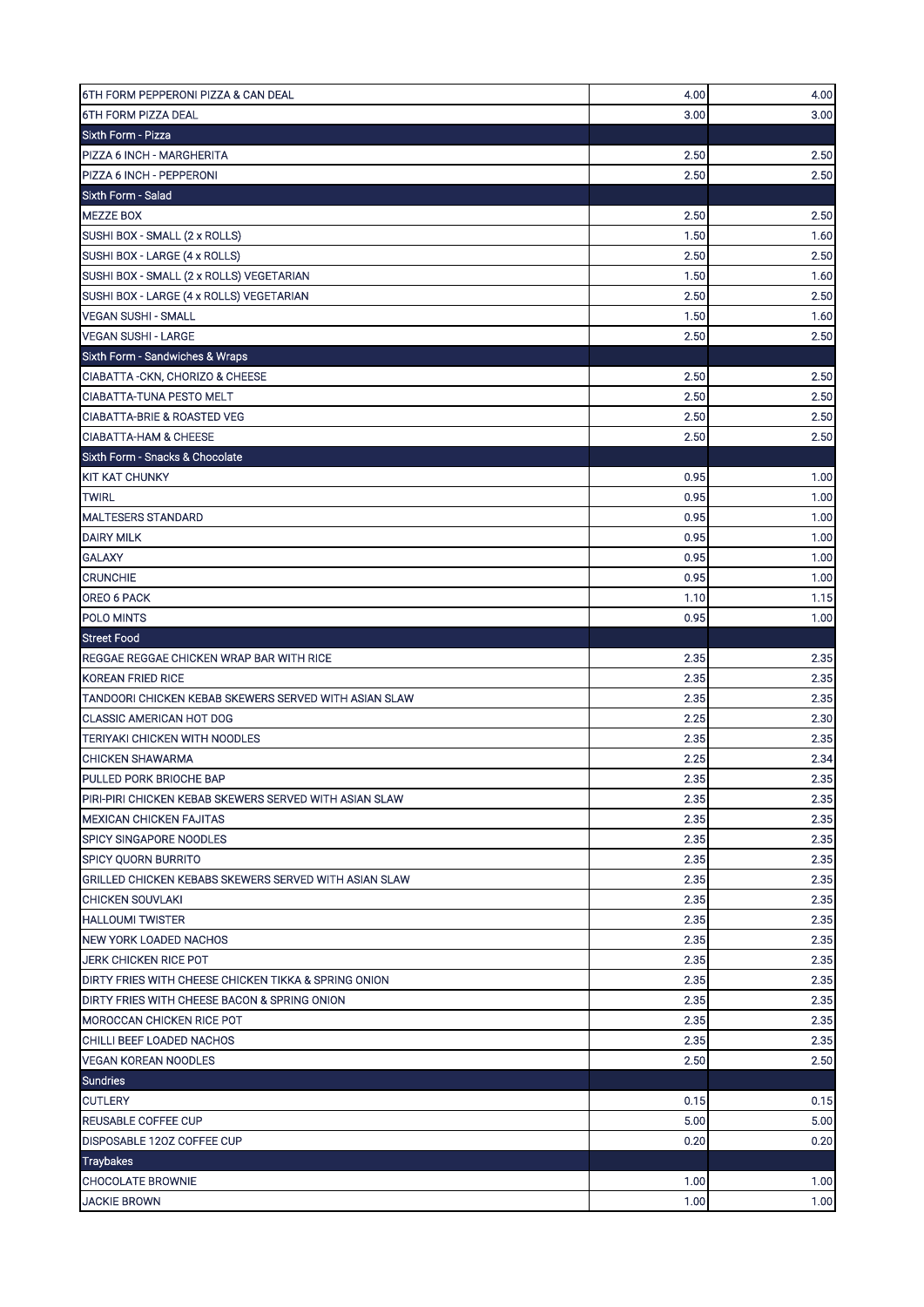| 1.50<br>1.50<br><b>ROCKY ROAD</b><br>1.00<br><b>GLUTEN FREE BROWNIE</b><br>1.00<br><b>SEEDED MANGO FLAPJACK</b><br>1.00<br>1.00<br><b>SEEDED FLAPJACK</b><br>1.00<br>1.00<br>Yoghurt Pots<br><b>PASSIONFRUIT YOGHURT</b><br>1.10<br>1.10<br>1.10<br><b>LEMON CURD YOGHURT</b><br>1.10<br><b>STRAWBERRY YOGHURT</b><br>1.10<br>1.10<br>1.10<br>1.10<br>1.10<br><b>GREEK STYLE YOGHURT</b><br>1.10<br><b>Exceptions</b><br><b>PRINCES GATE STILL - CITRUS</b><br>1.00<br>1.00<br>PRINCES GATE STILL - ORANGE & PEACH<br>1.00<br>1.00<br><b>PRINCES GATE STILL - APPLE &amp; STRAWBERRY</b><br>1.00<br>1.00<br>DAYMER BAY - PURE PEACH & ICED TEA<br>1.80<br>1.80<br>1.80<br>1.80<br>DAYMER BAY - PEAR, ELDERFLOWER & JASMINE<br>1.80<br>1.80<br>DAYMER BAY - ORANGE, MANGO & GINSENG<br>1.00<br>1.00<br><b>FRUITS FIZZ - APPLE FLAVOURED WATER</b><br><b>FRUITS FIZZ - FOREST FRUITS FLAVOURED WATER</b><br>1.00<br>1.00<br>1.00<br><b>FRUITS FIZZ - PEACH FLAVOURED WATER</b><br>1.00<br>FRUITS FIZZ - CHERRY FLAVOURED WATER<br>1.00<br>1.00<br>0.85<br>0.85<br><b>RADNOR FRUITS STILL - ORANGE</b><br>0.85<br>0.85<br><b>RADNOR FRUITS STILL - APPLE</b><br>0.85<br>0.85<br><b>RADNOR FRUITS STILL - FOREST FRUITS</b><br>0.85<br>0.85<br><b>RADNOR FRUITS STILL - TROPICAL</b><br><b>RADNOR FRUITS STILL - RASPBERRY &amp; CHERRY</b><br>0.85<br>0.85<br><b>FUNTIME CHOCOLATE MILK</b><br>0.85<br>0.85<br><b>FUNTIME STRAWBERRY MILK</b><br>0.85<br>0.85<br>0.85<br>0.85<br><b>FUNTIME BANANA MILK</b><br>1.90<br>1.90<br>SUNPRIDE 100% - ORANGE<br>SUNPRIDE 100% - APPLE<br>1.90<br>1.90<br>SUNPRIDE 100% - CRANBERRY<br>1.90<br>1.90<br><b>VIMTO CANS</b><br>1.10<br>1.10<br>SAN PELLEGRINO BITTER ORANGE<br>1.20<br>1.20<br>1.40<br>1.40<br>SUSO APPLE & ELDERFLOWER<br>1.40<br>1.40<br><b>SUSO LEMON &amp; LIME</b><br><b>SUSO FOREST FRUITS</b><br>1.40<br>1.40<br>SUSO MANGO & PASSIONFRUIT<br>1.40<br>1.40<br>1.40<br><b>SUSO ORANGE &amp; MADARIN</b><br>1.40<br>SUSO - MANGO<br>1.40<br>1.40<br>CHERRY COKE CANS (330ML)<br>1.10<br>1.10<br>DIET CHERRY COKE CANS (330ML)<br>1.00<br>1.00<br>1.10<br>FANTA LEMON CANS (330ML)<br>1.10<br>FANTA FRUIT TWIST CANS (330ML)<br>1.10<br>1.10<br>PEPSI CANS (330ML)<br>1.10<br>1.10<br>DIET PEPSI CANS (330ML)<br>1.00<br>1.00<br>PEPSI MAX CANS (330ML)<br>1.00<br>1.05<br>7 UP FREE CANS<br>1.00<br>1.00<br>BEN SHAWS CLOUDY LEMONADE CANS<br>1.10<br>1.10<br>BEN SHAWS DANDELION&BURDOCK CANS<br>1.10<br>1.10<br>TANGO ORANGE CANS (330ML)<br>1.10<br>1.10<br>TANGO APPLE CANS (330ML)<br>1.10<br>1.10<br>TANGO CHERRY CANS (330ML)<br>1.10<br>1.10<br>1.80<br>OASIS CITRUS BOTTLES (500ML)<br>1.85<br>OASIS MANGO BOTTLES (500ML)<br>1.80<br>1.85 | <b>VEGAN BROWNIE</b> | 1.00 | 1.00 |
|------------------------------------------------------------------------------------------------------------------------------------------------------------------------------------------------------------------------------------------------------------------------------------------------------------------------------------------------------------------------------------------------------------------------------------------------------------------------------------------------------------------------------------------------------------------------------------------------------------------------------------------------------------------------------------------------------------------------------------------------------------------------------------------------------------------------------------------------------------------------------------------------------------------------------------------------------------------------------------------------------------------------------------------------------------------------------------------------------------------------------------------------------------------------------------------------------------------------------------------------------------------------------------------------------------------------------------------------------------------------------------------------------------------------------------------------------------------------------------------------------------------------------------------------------------------------------------------------------------------------------------------------------------------------------------------------------------------------------------------------------------------------------------------------------------------------------------------------------------------------------------------------------------------------------------------------------------------------------------------------------------------------------------------------------------------------------------------------------------------------------------------------------------------------------------------------------------------------------------------------------------------------------------------------------------------------------------------------------------------------------------------------------------------------------------------------------------------------------------------------------------------------------------------------------------------------------------------------------------------------------------------------------------------------------------------------------------|----------------------|------|------|
|                                                                                                                                                                                                                                                                                                                                                                                                                                                                                                                                                                                                                                                                                                                                                                                                                                                                                                                                                                                                                                                                                                                                                                                                                                                                                                                                                                                                                                                                                                                                                                                                                                                                                                                                                                                                                                                                                                                                                                                                                                                                                                                                                                                                                                                                                                                                                                                                                                                                                                                                                                                                                                                                                                            |                      |      |      |
|                                                                                                                                                                                                                                                                                                                                                                                                                                                                                                                                                                                                                                                                                                                                                                                                                                                                                                                                                                                                                                                                                                                                                                                                                                                                                                                                                                                                                                                                                                                                                                                                                                                                                                                                                                                                                                                                                                                                                                                                                                                                                                                                                                                                                                                                                                                                                                                                                                                                                                                                                                                                                                                                                                            |                      |      |      |
|                                                                                                                                                                                                                                                                                                                                                                                                                                                                                                                                                                                                                                                                                                                                                                                                                                                                                                                                                                                                                                                                                                                                                                                                                                                                                                                                                                                                                                                                                                                                                                                                                                                                                                                                                                                                                                                                                                                                                                                                                                                                                                                                                                                                                                                                                                                                                                                                                                                                                                                                                                                                                                                                                                            |                      |      |      |
|                                                                                                                                                                                                                                                                                                                                                                                                                                                                                                                                                                                                                                                                                                                                                                                                                                                                                                                                                                                                                                                                                                                                                                                                                                                                                                                                                                                                                                                                                                                                                                                                                                                                                                                                                                                                                                                                                                                                                                                                                                                                                                                                                                                                                                                                                                                                                                                                                                                                                                                                                                                                                                                                                                            |                      |      |      |
|                                                                                                                                                                                                                                                                                                                                                                                                                                                                                                                                                                                                                                                                                                                                                                                                                                                                                                                                                                                                                                                                                                                                                                                                                                                                                                                                                                                                                                                                                                                                                                                                                                                                                                                                                                                                                                                                                                                                                                                                                                                                                                                                                                                                                                                                                                                                                                                                                                                                                                                                                                                                                                                                                                            |                      |      |      |
|                                                                                                                                                                                                                                                                                                                                                                                                                                                                                                                                                                                                                                                                                                                                                                                                                                                                                                                                                                                                                                                                                                                                                                                                                                                                                                                                                                                                                                                                                                                                                                                                                                                                                                                                                                                                                                                                                                                                                                                                                                                                                                                                                                                                                                                                                                                                                                                                                                                                                                                                                                                                                                                                                                            |                      |      |      |
|                                                                                                                                                                                                                                                                                                                                                                                                                                                                                                                                                                                                                                                                                                                                                                                                                                                                                                                                                                                                                                                                                                                                                                                                                                                                                                                                                                                                                                                                                                                                                                                                                                                                                                                                                                                                                                                                                                                                                                                                                                                                                                                                                                                                                                                                                                                                                                                                                                                                                                                                                                                                                                                                                                            |                      |      |      |
|                                                                                                                                                                                                                                                                                                                                                                                                                                                                                                                                                                                                                                                                                                                                                                                                                                                                                                                                                                                                                                                                                                                                                                                                                                                                                                                                                                                                                                                                                                                                                                                                                                                                                                                                                                                                                                                                                                                                                                                                                                                                                                                                                                                                                                                                                                                                                                                                                                                                                                                                                                                                                                                                                                            |                      |      |      |
|                                                                                                                                                                                                                                                                                                                                                                                                                                                                                                                                                                                                                                                                                                                                                                                                                                                                                                                                                                                                                                                                                                                                                                                                                                                                                                                                                                                                                                                                                                                                                                                                                                                                                                                                                                                                                                                                                                                                                                                                                                                                                                                                                                                                                                                                                                                                                                                                                                                                                                                                                                                                                                                                                                            | <b>MANGO YOGHURT</b> |      |      |
|                                                                                                                                                                                                                                                                                                                                                                                                                                                                                                                                                                                                                                                                                                                                                                                                                                                                                                                                                                                                                                                                                                                                                                                                                                                                                                                                                                                                                                                                                                                                                                                                                                                                                                                                                                                                                                                                                                                                                                                                                                                                                                                                                                                                                                                                                                                                                                                                                                                                                                                                                                                                                                                                                                            |                      |      |      |
|                                                                                                                                                                                                                                                                                                                                                                                                                                                                                                                                                                                                                                                                                                                                                                                                                                                                                                                                                                                                                                                                                                                                                                                                                                                                                                                                                                                                                                                                                                                                                                                                                                                                                                                                                                                                                                                                                                                                                                                                                                                                                                                                                                                                                                                                                                                                                                                                                                                                                                                                                                                                                                                                                                            |                      |      |      |
|                                                                                                                                                                                                                                                                                                                                                                                                                                                                                                                                                                                                                                                                                                                                                                                                                                                                                                                                                                                                                                                                                                                                                                                                                                                                                                                                                                                                                                                                                                                                                                                                                                                                                                                                                                                                                                                                                                                                                                                                                                                                                                                                                                                                                                                                                                                                                                                                                                                                                                                                                                                                                                                                                                            |                      |      |      |
|                                                                                                                                                                                                                                                                                                                                                                                                                                                                                                                                                                                                                                                                                                                                                                                                                                                                                                                                                                                                                                                                                                                                                                                                                                                                                                                                                                                                                                                                                                                                                                                                                                                                                                                                                                                                                                                                                                                                                                                                                                                                                                                                                                                                                                                                                                                                                                                                                                                                                                                                                                                                                                                                                                            |                      |      |      |
|                                                                                                                                                                                                                                                                                                                                                                                                                                                                                                                                                                                                                                                                                                                                                                                                                                                                                                                                                                                                                                                                                                                                                                                                                                                                                                                                                                                                                                                                                                                                                                                                                                                                                                                                                                                                                                                                                                                                                                                                                                                                                                                                                                                                                                                                                                                                                                                                                                                                                                                                                                                                                                                                                                            |                      |      |      |
|                                                                                                                                                                                                                                                                                                                                                                                                                                                                                                                                                                                                                                                                                                                                                                                                                                                                                                                                                                                                                                                                                                                                                                                                                                                                                                                                                                                                                                                                                                                                                                                                                                                                                                                                                                                                                                                                                                                                                                                                                                                                                                                                                                                                                                                                                                                                                                                                                                                                                                                                                                                                                                                                                                            |                      |      |      |
|                                                                                                                                                                                                                                                                                                                                                                                                                                                                                                                                                                                                                                                                                                                                                                                                                                                                                                                                                                                                                                                                                                                                                                                                                                                                                                                                                                                                                                                                                                                                                                                                                                                                                                                                                                                                                                                                                                                                                                                                                                                                                                                                                                                                                                                                                                                                                                                                                                                                                                                                                                                                                                                                                                            |                      |      |      |
|                                                                                                                                                                                                                                                                                                                                                                                                                                                                                                                                                                                                                                                                                                                                                                                                                                                                                                                                                                                                                                                                                                                                                                                                                                                                                                                                                                                                                                                                                                                                                                                                                                                                                                                                                                                                                                                                                                                                                                                                                                                                                                                                                                                                                                                                                                                                                                                                                                                                                                                                                                                                                                                                                                            |                      |      |      |
|                                                                                                                                                                                                                                                                                                                                                                                                                                                                                                                                                                                                                                                                                                                                                                                                                                                                                                                                                                                                                                                                                                                                                                                                                                                                                                                                                                                                                                                                                                                                                                                                                                                                                                                                                                                                                                                                                                                                                                                                                                                                                                                                                                                                                                                                                                                                                                                                                                                                                                                                                                                                                                                                                                            |                      |      |      |
|                                                                                                                                                                                                                                                                                                                                                                                                                                                                                                                                                                                                                                                                                                                                                                                                                                                                                                                                                                                                                                                                                                                                                                                                                                                                                                                                                                                                                                                                                                                                                                                                                                                                                                                                                                                                                                                                                                                                                                                                                                                                                                                                                                                                                                                                                                                                                                                                                                                                                                                                                                                                                                                                                                            |                      |      |      |
|                                                                                                                                                                                                                                                                                                                                                                                                                                                                                                                                                                                                                                                                                                                                                                                                                                                                                                                                                                                                                                                                                                                                                                                                                                                                                                                                                                                                                                                                                                                                                                                                                                                                                                                                                                                                                                                                                                                                                                                                                                                                                                                                                                                                                                                                                                                                                                                                                                                                                                                                                                                                                                                                                                            |                      |      |      |
|                                                                                                                                                                                                                                                                                                                                                                                                                                                                                                                                                                                                                                                                                                                                                                                                                                                                                                                                                                                                                                                                                                                                                                                                                                                                                                                                                                                                                                                                                                                                                                                                                                                                                                                                                                                                                                                                                                                                                                                                                                                                                                                                                                                                                                                                                                                                                                                                                                                                                                                                                                                                                                                                                                            |                      |      |      |
|                                                                                                                                                                                                                                                                                                                                                                                                                                                                                                                                                                                                                                                                                                                                                                                                                                                                                                                                                                                                                                                                                                                                                                                                                                                                                                                                                                                                                                                                                                                                                                                                                                                                                                                                                                                                                                                                                                                                                                                                                                                                                                                                                                                                                                                                                                                                                                                                                                                                                                                                                                                                                                                                                                            |                      |      |      |
|                                                                                                                                                                                                                                                                                                                                                                                                                                                                                                                                                                                                                                                                                                                                                                                                                                                                                                                                                                                                                                                                                                                                                                                                                                                                                                                                                                                                                                                                                                                                                                                                                                                                                                                                                                                                                                                                                                                                                                                                                                                                                                                                                                                                                                                                                                                                                                                                                                                                                                                                                                                                                                                                                                            |                      |      |      |
|                                                                                                                                                                                                                                                                                                                                                                                                                                                                                                                                                                                                                                                                                                                                                                                                                                                                                                                                                                                                                                                                                                                                                                                                                                                                                                                                                                                                                                                                                                                                                                                                                                                                                                                                                                                                                                                                                                                                                                                                                                                                                                                                                                                                                                                                                                                                                                                                                                                                                                                                                                                                                                                                                                            |                      |      |      |
|                                                                                                                                                                                                                                                                                                                                                                                                                                                                                                                                                                                                                                                                                                                                                                                                                                                                                                                                                                                                                                                                                                                                                                                                                                                                                                                                                                                                                                                                                                                                                                                                                                                                                                                                                                                                                                                                                                                                                                                                                                                                                                                                                                                                                                                                                                                                                                                                                                                                                                                                                                                                                                                                                                            |                      |      |      |
|                                                                                                                                                                                                                                                                                                                                                                                                                                                                                                                                                                                                                                                                                                                                                                                                                                                                                                                                                                                                                                                                                                                                                                                                                                                                                                                                                                                                                                                                                                                                                                                                                                                                                                                                                                                                                                                                                                                                                                                                                                                                                                                                                                                                                                                                                                                                                                                                                                                                                                                                                                                                                                                                                                            |                      |      |      |
|                                                                                                                                                                                                                                                                                                                                                                                                                                                                                                                                                                                                                                                                                                                                                                                                                                                                                                                                                                                                                                                                                                                                                                                                                                                                                                                                                                                                                                                                                                                                                                                                                                                                                                                                                                                                                                                                                                                                                                                                                                                                                                                                                                                                                                                                                                                                                                                                                                                                                                                                                                                                                                                                                                            |                      |      |      |
|                                                                                                                                                                                                                                                                                                                                                                                                                                                                                                                                                                                                                                                                                                                                                                                                                                                                                                                                                                                                                                                                                                                                                                                                                                                                                                                                                                                                                                                                                                                                                                                                                                                                                                                                                                                                                                                                                                                                                                                                                                                                                                                                                                                                                                                                                                                                                                                                                                                                                                                                                                                                                                                                                                            |                      |      |      |
|                                                                                                                                                                                                                                                                                                                                                                                                                                                                                                                                                                                                                                                                                                                                                                                                                                                                                                                                                                                                                                                                                                                                                                                                                                                                                                                                                                                                                                                                                                                                                                                                                                                                                                                                                                                                                                                                                                                                                                                                                                                                                                                                                                                                                                                                                                                                                                                                                                                                                                                                                                                                                                                                                                            |                      |      |      |
|                                                                                                                                                                                                                                                                                                                                                                                                                                                                                                                                                                                                                                                                                                                                                                                                                                                                                                                                                                                                                                                                                                                                                                                                                                                                                                                                                                                                                                                                                                                                                                                                                                                                                                                                                                                                                                                                                                                                                                                                                                                                                                                                                                                                                                                                                                                                                                                                                                                                                                                                                                                                                                                                                                            |                      |      |      |
|                                                                                                                                                                                                                                                                                                                                                                                                                                                                                                                                                                                                                                                                                                                                                                                                                                                                                                                                                                                                                                                                                                                                                                                                                                                                                                                                                                                                                                                                                                                                                                                                                                                                                                                                                                                                                                                                                                                                                                                                                                                                                                                                                                                                                                                                                                                                                                                                                                                                                                                                                                                                                                                                                                            |                      |      |      |
|                                                                                                                                                                                                                                                                                                                                                                                                                                                                                                                                                                                                                                                                                                                                                                                                                                                                                                                                                                                                                                                                                                                                                                                                                                                                                                                                                                                                                                                                                                                                                                                                                                                                                                                                                                                                                                                                                                                                                                                                                                                                                                                                                                                                                                                                                                                                                                                                                                                                                                                                                                                                                                                                                                            |                      |      |      |
|                                                                                                                                                                                                                                                                                                                                                                                                                                                                                                                                                                                                                                                                                                                                                                                                                                                                                                                                                                                                                                                                                                                                                                                                                                                                                                                                                                                                                                                                                                                                                                                                                                                                                                                                                                                                                                                                                                                                                                                                                                                                                                                                                                                                                                                                                                                                                                                                                                                                                                                                                                                                                                                                                                            |                      |      |      |
|                                                                                                                                                                                                                                                                                                                                                                                                                                                                                                                                                                                                                                                                                                                                                                                                                                                                                                                                                                                                                                                                                                                                                                                                                                                                                                                                                                                                                                                                                                                                                                                                                                                                                                                                                                                                                                                                                                                                                                                                                                                                                                                                                                                                                                                                                                                                                                                                                                                                                                                                                                                                                                                                                                            |                      |      |      |
|                                                                                                                                                                                                                                                                                                                                                                                                                                                                                                                                                                                                                                                                                                                                                                                                                                                                                                                                                                                                                                                                                                                                                                                                                                                                                                                                                                                                                                                                                                                                                                                                                                                                                                                                                                                                                                                                                                                                                                                                                                                                                                                                                                                                                                                                                                                                                                                                                                                                                                                                                                                                                                                                                                            |                      |      |      |
|                                                                                                                                                                                                                                                                                                                                                                                                                                                                                                                                                                                                                                                                                                                                                                                                                                                                                                                                                                                                                                                                                                                                                                                                                                                                                                                                                                                                                                                                                                                                                                                                                                                                                                                                                                                                                                                                                                                                                                                                                                                                                                                                                                                                                                                                                                                                                                                                                                                                                                                                                                                                                                                                                                            |                      |      |      |
|                                                                                                                                                                                                                                                                                                                                                                                                                                                                                                                                                                                                                                                                                                                                                                                                                                                                                                                                                                                                                                                                                                                                                                                                                                                                                                                                                                                                                                                                                                                                                                                                                                                                                                                                                                                                                                                                                                                                                                                                                                                                                                                                                                                                                                                                                                                                                                                                                                                                                                                                                                                                                                                                                                            |                      |      |      |
|                                                                                                                                                                                                                                                                                                                                                                                                                                                                                                                                                                                                                                                                                                                                                                                                                                                                                                                                                                                                                                                                                                                                                                                                                                                                                                                                                                                                                                                                                                                                                                                                                                                                                                                                                                                                                                                                                                                                                                                                                                                                                                                                                                                                                                                                                                                                                                                                                                                                                                                                                                                                                                                                                                            |                      |      |      |
|                                                                                                                                                                                                                                                                                                                                                                                                                                                                                                                                                                                                                                                                                                                                                                                                                                                                                                                                                                                                                                                                                                                                                                                                                                                                                                                                                                                                                                                                                                                                                                                                                                                                                                                                                                                                                                                                                                                                                                                                                                                                                                                                                                                                                                                                                                                                                                                                                                                                                                                                                                                                                                                                                                            |                      |      |      |
|                                                                                                                                                                                                                                                                                                                                                                                                                                                                                                                                                                                                                                                                                                                                                                                                                                                                                                                                                                                                                                                                                                                                                                                                                                                                                                                                                                                                                                                                                                                                                                                                                                                                                                                                                                                                                                                                                                                                                                                                                                                                                                                                                                                                                                                                                                                                                                                                                                                                                                                                                                                                                                                                                                            |                      |      |      |
|                                                                                                                                                                                                                                                                                                                                                                                                                                                                                                                                                                                                                                                                                                                                                                                                                                                                                                                                                                                                                                                                                                                                                                                                                                                                                                                                                                                                                                                                                                                                                                                                                                                                                                                                                                                                                                                                                                                                                                                                                                                                                                                                                                                                                                                                                                                                                                                                                                                                                                                                                                                                                                                                                                            |                      |      |      |
|                                                                                                                                                                                                                                                                                                                                                                                                                                                                                                                                                                                                                                                                                                                                                                                                                                                                                                                                                                                                                                                                                                                                                                                                                                                                                                                                                                                                                                                                                                                                                                                                                                                                                                                                                                                                                                                                                                                                                                                                                                                                                                                                                                                                                                                                                                                                                                                                                                                                                                                                                                                                                                                                                                            |                      |      |      |
|                                                                                                                                                                                                                                                                                                                                                                                                                                                                                                                                                                                                                                                                                                                                                                                                                                                                                                                                                                                                                                                                                                                                                                                                                                                                                                                                                                                                                                                                                                                                                                                                                                                                                                                                                                                                                                                                                                                                                                                                                                                                                                                                                                                                                                                                                                                                                                                                                                                                                                                                                                                                                                                                                                            |                      |      |      |
|                                                                                                                                                                                                                                                                                                                                                                                                                                                                                                                                                                                                                                                                                                                                                                                                                                                                                                                                                                                                                                                                                                                                                                                                                                                                                                                                                                                                                                                                                                                                                                                                                                                                                                                                                                                                                                                                                                                                                                                                                                                                                                                                                                                                                                                                                                                                                                                                                                                                                                                                                                                                                                                                                                            |                      |      |      |
|                                                                                                                                                                                                                                                                                                                                                                                                                                                                                                                                                                                                                                                                                                                                                                                                                                                                                                                                                                                                                                                                                                                                                                                                                                                                                                                                                                                                                                                                                                                                                                                                                                                                                                                                                                                                                                                                                                                                                                                                                                                                                                                                                                                                                                                                                                                                                                                                                                                                                                                                                                                                                                                                                                            |                      |      |      |
|                                                                                                                                                                                                                                                                                                                                                                                                                                                                                                                                                                                                                                                                                                                                                                                                                                                                                                                                                                                                                                                                                                                                                                                                                                                                                                                                                                                                                                                                                                                                                                                                                                                                                                                                                                                                                                                                                                                                                                                                                                                                                                                                                                                                                                                                                                                                                                                                                                                                                                                                                                                                                                                                                                            |                      |      |      |
|                                                                                                                                                                                                                                                                                                                                                                                                                                                                                                                                                                                                                                                                                                                                                                                                                                                                                                                                                                                                                                                                                                                                                                                                                                                                                                                                                                                                                                                                                                                                                                                                                                                                                                                                                                                                                                                                                                                                                                                                                                                                                                                                                                                                                                                                                                                                                                                                                                                                                                                                                                                                                                                                                                            |                      |      |      |
|                                                                                                                                                                                                                                                                                                                                                                                                                                                                                                                                                                                                                                                                                                                                                                                                                                                                                                                                                                                                                                                                                                                                                                                                                                                                                                                                                                                                                                                                                                                                                                                                                                                                                                                                                                                                                                                                                                                                                                                                                                                                                                                                                                                                                                                                                                                                                                                                                                                                                                                                                                                                                                                                                                            |                      |      |      |
|                                                                                                                                                                                                                                                                                                                                                                                                                                                                                                                                                                                                                                                                                                                                                                                                                                                                                                                                                                                                                                                                                                                                                                                                                                                                                                                                                                                                                                                                                                                                                                                                                                                                                                                                                                                                                                                                                                                                                                                                                                                                                                                                                                                                                                                                                                                                                                                                                                                                                                                                                                                                                                                                                                            |                      |      |      |
|                                                                                                                                                                                                                                                                                                                                                                                                                                                                                                                                                                                                                                                                                                                                                                                                                                                                                                                                                                                                                                                                                                                                                                                                                                                                                                                                                                                                                                                                                                                                                                                                                                                                                                                                                                                                                                                                                                                                                                                                                                                                                                                                                                                                                                                                                                                                                                                                                                                                                                                                                                                                                                                                                                            |                      |      |      |
|                                                                                                                                                                                                                                                                                                                                                                                                                                                                                                                                                                                                                                                                                                                                                                                                                                                                                                                                                                                                                                                                                                                                                                                                                                                                                                                                                                                                                                                                                                                                                                                                                                                                                                                                                                                                                                                                                                                                                                                                                                                                                                                                                                                                                                                                                                                                                                                                                                                                                                                                                                                                                                                                                                            |                      |      |      |
|                                                                                                                                                                                                                                                                                                                                                                                                                                                                                                                                                                                                                                                                                                                                                                                                                                                                                                                                                                                                                                                                                                                                                                                                                                                                                                                                                                                                                                                                                                                                                                                                                                                                                                                                                                                                                                                                                                                                                                                                                                                                                                                                                                                                                                                                                                                                                                                                                                                                                                                                                                                                                                                                                                            |                      |      |      |
|                                                                                                                                                                                                                                                                                                                                                                                                                                                                                                                                                                                                                                                                                                                                                                                                                                                                                                                                                                                                                                                                                                                                                                                                                                                                                                                                                                                                                                                                                                                                                                                                                                                                                                                                                                                                                                                                                                                                                                                                                                                                                                                                                                                                                                                                                                                                                                                                                                                                                                                                                                                                                                                                                                            |                      |      |      |
|                                                                                                                                                                                                                                                                                                                                                                                                                                                                                                                                                                                                                                                                                                                                                                                                                                                                                                                                                                                                                                                                                                                                                                                                                                                                                                                                                                                                                                                                                                                                                                                                                                                                                                                                                                                                                                                                                                                                                                                                                                                                                                                                                                                                                                                                                                                                                                                                                                                                                                                                                                                                                                                                                                            |                      |      |      |
|                                                                                                                                                                                                                                                                                                                                                                                                                                                                                                                                                                                                                                                                                                                                                                                                                                                                                                                                                                                                                                                                                                                                                                                                                                                                                                                                                                                                                                                                                                                                                                                                                                                                                                                                                                                                                                                                                                                                                                                                                                                                                                                                                                                                                                                                                                                                                                                                                                                                                                                                                                                                                                                                                                            |                      |      |      |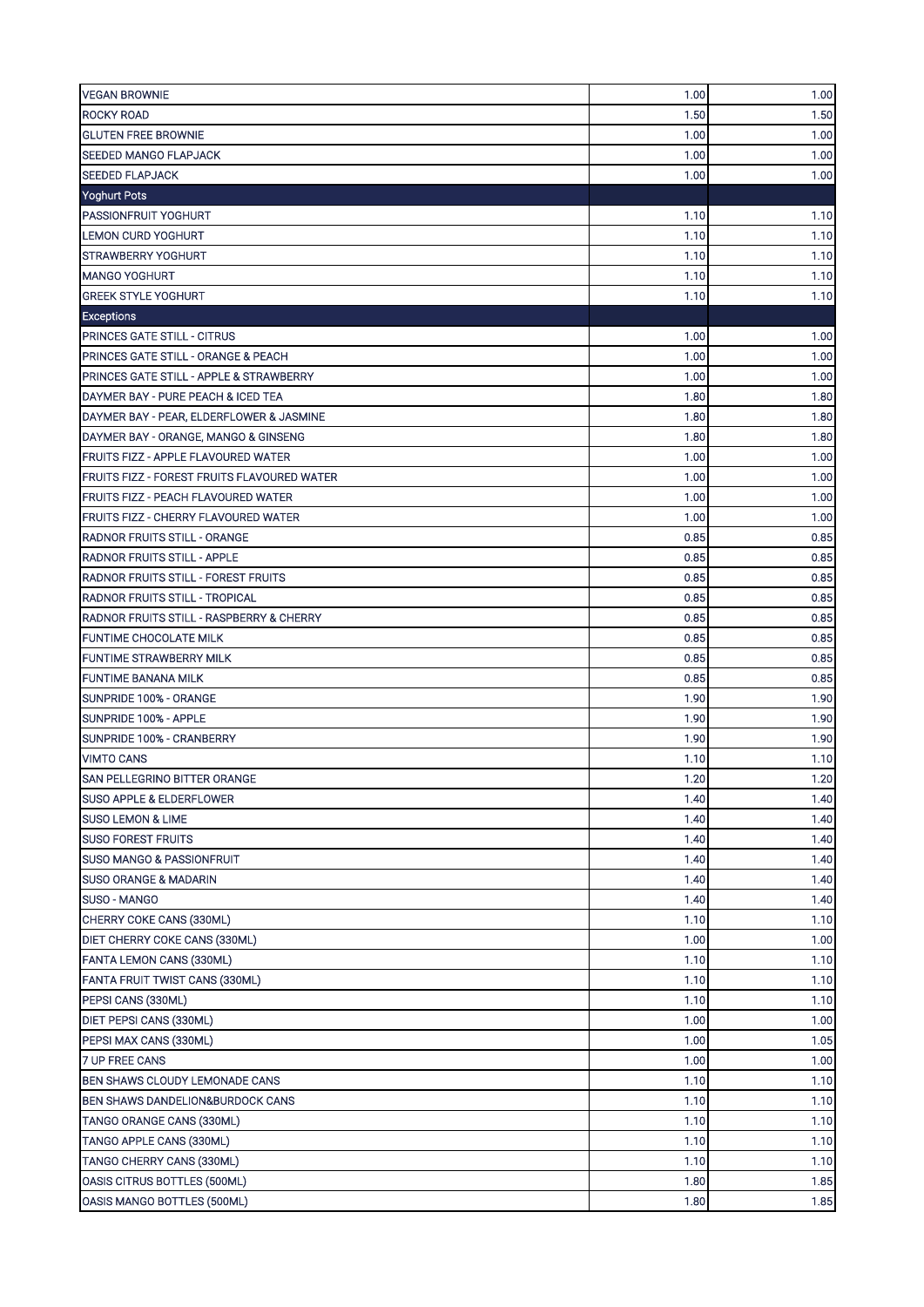| 1.80<br>1.85<br>OASIS SUMMERFRUIT LIGHT BOTTLES (500ML)<br>1.80<br>1.85<br>LUCOZADE SPORT ORANGE LIGHT BOTTLE<br>LUCOZADE SPORT CARIBBEAN BOTTLE(500ML)<br>1.80<br>1.85<br>LUCOZADE CHERRY (380ML)<br>1.55<br>1.50<br>1.50<br>1.55<br>LUCOZADE ORANGE (380ML)<br>LUCOZADE PINK LEMONADE<br>1.50<br>1.55<br>RIBENA BLACKCURRENTLIGHT BOTTLE(500ML)<br>1.80<br>1.85<br>1.80<br>1.85<br>RIBENA PASSION BOTTLE (500ML)<br>1.10<br>1.10<br>1.10<br>RUBICON MANGO CANS (330ML)<br>1.10<br>RUBICON PASSION CANS (330ML)<br>1.10<br>1.10<br>1.80<br><b>LIPTON ICE TEA LEMON</b><br>1.85<br>1.80<br>1.85<br>LIPTON ICE TEA MANGO<br>1.85<br><b>LIPTON ICE TEA PEACH</b><br>1.80<br>YAZZO STRAWBERRY MILKSHAKE (400ML)<br>1.55<br>1.60<br>YAZZO BANANA MILKSHAKE (400ML)<br>1.55<br>1.55<br>1.55<br>1.60<br>YAZZO CHOCOLATE MILKSHAKE (400ML)<br>1.25<br>1.25<br><b>BARE POPCORN - CINNAMON</b><br>1.25<br>1.25<br><b>BARE POPCORN - JALAPENO</b><br>1.00<br>1.00<br><b>TYRRELLS - CHEDDAR CHEESE &amp; CHIVE</b><br>0.95<br>JUMBO CARAMEL STROOPWAFEL<br>0.95<br>BALOCCO SNACK WAFERS - MILK CREAM<br>1.00<br>1.00<br>BALOCCO SNACK WAFERS - CREMA CACAO<br>1.00<br>1.00<br>0.70<br>0.70<br><b>SESAME SNAPS ORIGINAL</b><br><b>SESAME SNAPS YOGHURT</b><br>0.70<br>0.70<br>0.70<br><b>SESAME SNAPS CHOCOLATE</b><br>0.70<br><b>SESAME SNAPS COCONUT</b><br>0.70<br>0.70<br>BORDER MINI PACK MIX - CHOC CHIP BROWNIE<br>0.70<br>0.70<br>BORDER MINI PACK MIX - BUTTERSCOTCH CRUNCH<br>0.70<br>0.70<br>0.70<br>BORDER MINI PACK MIX - OAT CRUMBLE<br>0.70<br>0.70<br>0.70<br>BORDER MINI PACK MIX - VIENNESE WHIRL<br>0.70<br>0.70<br>BORDER MINI PACK MIX - CHOC & ORANGE SHORTBREAD<br>1.25<br>1.30<br><b>SWEET &amp; SALTY POPCORN</b><br>1.05<br>1.00<br>CHILLI SENSATIONS<br>1.00<br>1.00<br><b>POMM BEARS SALTED</b><br>1.00<br>1.00<br>POMM BEARS CHEESE N ONION<br>1.25<br>1.25<br><b>EAT REAL QUINEO GARLIC</b><br><b>EAT REAL LENTIL&amp;TOMATO</b><br>1.25<br>1.30<br>1.25<br>1.25<br>EAT REAL LENTIL CHIPS DILL<br>1.25<br><b>EAT REAL HUMMUS CHIPS SALT</b><br>1.25<br>1.25<br>1.30<br><b>EAT REAL HUMMUS CHILLI&amp;LEMON</b><br>EAT REAL QUINEO SOUR CREAM<br>1.25<br>1.25<br>0.95<br><b>CADBURY BOOST</b><br>1.00<br>0.95<br><b>CADBURY FLAKE</b><br>1.00<br><b>CADBURY CARAMEL</b><br>0.95<br>1.00<br>CADBURY CREME EGGS (SEASONAL)<br>0.95<br>0.95<br>0.95<br>1.00<br><b>GALAXY HONEYCOMBE</b><br>0.95<br>1.00<br><b>GALAXY CARAMEL</b><br>0.95<br>1.00<br><b>GALAXY COUNTERS</b><br>0.95<br>1.00<br><b>MILKY WAY STARS</b><br>0.95<br>1.00<br><b>MILKY WAY ROLLS</b><br>0.95<br>1.00<br>TREBOR PEPPERMINT STRONG MINTS<br>TREBOR MINT SOFT MINTS<br>0.95<br>1.00<br>TREBOR SPEARMINTS SOFT MINTS<br>0.95<br>1.00<br>0.95<br>1.00 | OASIS PASSION LIGHT BOTTLES (500ML) | 1.80 | 1.85 |
|------------------------------------------------------------------------------------------------------------------------------------------------------------------------------------------------------------------------------------------------------------------------------------------------------------------------------------------------------------------------------------------------------------------------------------------------------------------------------------------------------------------------------------------------------------------------------------------------------------------------------------------------------------------------------------------------------------------------------------------------------------------------------------------------------------------------------------------------------------------------------------------------------------------------------------------------------------------------------------------------------------------------------------------------------------------------------------------------------------------------------------------------------------------------------------------------------------------------------------------------------------------------------------------------------------------------------------------------------------------------------------------------------------------------------------------------------------------------------------------------------------------------------------------------------------------------------------------------------------------------------------------------------------------------------------------------------------------------------------------------------------------------------------------------------------------------------------------------------------------------------------------------------------------------------------------------------------------------------------------------------------------------------------------------------------------------------------------------------------------------------------------------------------------------------------------------------------------------------------------------------------------------------------------------------------------------------------------------------------------------------------------------------------------------------------------------------------------------------------------------------------------------------------------------------------------------------------------------------------------------------------------------------------------------------------------------------------------------------------------|-------------------------------------|------|------|
|                                                                                                                                                                                                                                                                                                                                                                                                                                                                                                                                                                                                                                                                                                                                                                                                                                                                                                                                                                                                                                                                                                                                                                                                                                                                                                                                                                                                                                                                                                                                                                                                                                                                                                                                                                                                                                                                                                                                                                                                                                                                                                                                                                                                                                                                                                                                                                                                                                                                                                                                                                                                                                                                                                                                          |                                     |      |      |
|                                                                                                                                                                                                                                                                                                                                                                                                                                                                                                                                                                                                                                                                                                                                                                                                                                                                                                                                                                                                                                                                                                                                                                                                                                                                                                                                                                                                                                                                                                                                                                                                                                                                                                                                                                                                                                                                                                                                                                                                                                                                                                                                                                                                                                                                                                                                                                                                                                                                                                                                                                                                                                                                                                                                          |                                     |      |      |
|                                                                                                                                                                                                                                                                                                                                                                                                                                                                                                                                                                                                                                                                                                                                                                                                                                                                                                                                                                                                                                                                                                                                                                                                                                                                                                                                                                                                                                                                                                                                                                                                                                                                                                                                                                                                                                                                                                                                                                                                                                                                                                                                                                                                                                                                                                                                                                                                                                                                                                                                                                                                                                                                                                                                          |                                     |      |      |
|                                                                                                                                                                                                                                                                                                                                                                                                                                                                                                                                                                                                                                                                                                                                                                                                                                                                                                                                                                                                                                                                                                                                                                                                                                                                                                                                                                                                                                                                                                                                                                                                                                                                                                                                                                                                                                                                                                                                                                                                                                                                                                                                                                                                                                                                                                                                                                                                                                                                                                                                                                                                                                                                                                                                          |                                     |      |      |
|                                                                                                                                                                                                                                                                                                                                                                                                                                                                                                                                                                                                                                                                                                                                                                                                                                                                                                                                                                                                                                                                                                                                                                                                                                                                                                                                                                                                                                                                                                                                                                                                                                                                                                                                                                                                                                                                                                                                                                                                                                                                                                                                                                                                                                                                                                                                                                                                                                                                                                                                                                                                                                                                                                                                          |                                     |      |      |
|                                                                                                                                                                                                                                                                                                                                                                                                                                                                                                                                                                                                                                                                                                                                                                                                                                                                                                                                                                                                                                                                                                                                                                                                                                                                                                                                                                                                                                                                                                                                                                                                                                                                                                                                                                                                                                                                                                                                                                                                                                                                                                                                                                                                                                                                                                                                                                                                                                                                                                                                                                                                                                                                                                                                          |                                     |      |      |
|                                                                                                                                                                                                                                                                                                                                                                                                                                                                                                                                                                                                                                                                                                                                                                                                                                                                                                                                                                                                                                                                                                                                                                                                                                                                                                                                                                                                                                                                                                                                                                                                                                                                                                                                                                                                                                                                                                                                                                                                                                                                                                                                                                                                                                                                                                                                                                                                                                                                                                                                                                                                                                                                                                                                          |                                     |      |      |
|                                                                                                                                                                                                                                                                                                                                                                                                                                                                                                                                                                                                                                                                                                                                                                                                                                                                                                                                                                                                                                                                                                                                                                                                                                                                                                                                                                                                                                                                                                                                                                                                                                                                                                                                                                                                                                                                                                                                                                                                                                                                                                                                                                                                                                                                                                                                                                                                                                                                                                                                                                                                                                                                                                                                          |                                     |      |      |
|                                                                                                                                                                                                                                                                                                                                                                                                                                                                                                                                                                                                                                                                                                                                                                                                                                                                                                                                                                                                                                                                                                                                                                                                                                                                                                                                                                                                                                                                                                                                                                                                                                                                                                                                                                                                                                                                                                                                                                                                                                                                                                                                                                                                                                                                                                                                                                                                                                                                                                                                                                                                                                                                                                                                          | RIO TROPICAL CANS (330ML)           |      |      |
|                                                                                                                                                                                                                                                                                                                                                                                                                                                                                                                                                                                                                                                                                                                                                                                                                                                                                                                                                                                                                                                                                                                                                                                                                                                                                                                                                                                                                                                                                                                                                                                                                                                                                                                                                                                                                                                                                                                                                                                                                                                                                                                                                                                                                                                                                                                                                                                                                                                                                                                                                                                                                                                                                                                                          |                                     |      |      |
|                                                                                                                                                                                                                                                                                                                                                                                                                                                                                                                                                                                                                                                                                                                                                                                                                                                                                                                                                                                                                                                                                                                                                                                                                                                                                                                                                                                                                                                                                                                                                                                                                                                                                                                                                                                                                                                                                                                                                                                                                                                                                                                                                                                                                                                                                                                                                                                                                                                                                                                                                                                                                                                                                                                                          |                                     |      |      |
|                                                                                                                                                                                                                                                                                                                                                                                                                                                                                                                                                                                                                                                                                                                                                                                                                                                                                                                                                                                                                                                                                                                                                                                                                                                                                                                                                                                                                                                                                                                                                                                                                                                                                                                                                                                                                                                                                                                                                                                                                                                                                                                                                                                                                                                                                                                                                                                                                                                                                                                                                                                                                                                                                                                                          |                                     |      |      |
|                                                                                                                                                                                                                                                                                                                                                                                                                                                                                                                                                                                                                                                                                                                                                                                                                                                                                                                                                                                                                                                                                                                                                                                                                                                                                                                                                                                                                                                                                                                                                                                                                                                                                                                                                                                                                                                                                                                                                                                                                                                                                                                                                                                                                                                                                                                                                                                                                                                                                                                                                                                                                                                                                                                                          |                                     |      |      |
|                                                                                                                                                                                                                                                                                                                                                                                                                                                                                                                                                                                                                                                                                                                                                                                                                                                                                                                                                                                                                                                                                                                                                                                                                                                                                                                                                                                                                                                                                                                                                                                                                                                                                                                                                                                                                                                                                                                                                                                                                                                                                                                                                                                                                                                                                                                                                                                                                                                                                                                                                                                                                                                                                                                                          |                                     |      |      |
|                                                                                                                                                                                                                                                                                                                                                                                                                                                                                                                                                                                                                                                                                                                                                                                                                                                                                                                                                                                                                                                                                                                                                                                                                                                                                                                                                                                                                                                                                                                                                                                                                                                                                                                                                                                                                                                                                                                                                                                                                                                                                                                                                                                                                                                                                                                                                                                                                                                                                                                                                                                                                                                                                                                                          |                                     |      |      |
|                                                                                                                                                                                                                                                                                                                                                                                                                                                                                                                                                                                                                                                                                                                                                                                                                                                                                                                                                                                                                                                                                                                                                                                                                                                                                                                                                                                                                                                                                                                                                                                                                                                                                                                                                                                                                                                                                                                                                                                                                                                                                                                                                                                                                                                                                                                                                                                                                                                                                                                                                                                                                                                                                                                                          |                                     |      |      |
|                                                                                                                                                                                                                                                                                                                                                                                                                                                                                                                                                                                                                                                                                                                                                                                                                                                                                                                                                                                                                                                                                                                                                                                                                                                                                                                                                                                                                                                                                                                                                                                                                                                                                                                                                                                                                                                                                                                                                                                                                                                                                                                                                                                                                                                                                                                                                                                                                                                                                                                                                                                                                                                                                                                                          |                                     |      |      |
|                                                                                                                                                                                                                                                                                                                                                                                                                                                                                                                                                                                                                                                                                                                                                                                                                                                                                                                                                                                                                                                                                                                                                                                                                                                                                                                                                                                                                                                                                                                                                                                                                                                                                                                                                                                                                                                                                                                                                                                                                                                                                                                                                                                                                                                                                                                                                                                                                                                                                                                                                                                                                                                                                                                                          |                                     |      |      |
|                                                                                                                                                                                                                                                                                                                                                                                                                                                                                                                                                                                                                                                                                                                                                                                                                                                                                                                                                                                                                                                                                                                                                                                                                                                                                                                                                                                                                                                                                                                                                                                                                                                                                                                                                                                                                                                                                                                                                                                                                                                                                                                                                                                                                                                                                                                                                                                                                                                                                                                                                                                                                                                                                                                                          |                                     |      |      |
|                                                                                                                                                                                                                                                                                                                                                                                                                                                                                                                                                                                                                                                                                                                                                                                                                                                                                                                                                                                                                                                                                                                                                                                                                                                                                                                                                                                                                                                                                                                                                                                                                                                                                                                                                                                                                                                                                                                                                                                                                                                                                                                                                                                                                                                                                                                                                                                                                                                                                                                                                                                                                                                                                                                                          |                                     |      |      |
|                                                                                                                                                                                                                                                                                                                                                                                                                                                                                                                                                                                                                                                                                                                                                                                                                                                                                                                                                                                                                                                                                                                                                                                                                                                                                                                                                                                                                                                                                                                                                                                                                                                                                                                                                                                                                                                                                                                                                                                                                                                                                                                                                                                                                                                                                                                                                                                                                                                                                                                                                                                                                                                                                                                                          |                                     |      |      |
|                                                                                                                                                                                                                                                                                                                                                                                                                                                                                                                                                                                                                                                                                                                                                                                                                                                                                                                                                                                                                                                                                                                                                                                                                                                                                                                                                                                                                                                                                                                                                                                                                                                                                                                                                                                                                                                                                                                                                                                                                                                                                                                                                                                                                                                                                                                                                                                                                                                                                                                                                                                                                                                                                                                                          |                                     |      |      |
|                                                                                                                                                                                                                                                                                                                                                                                                                                                                                                                                                                                                                                                                                                                                                                                                                                                                                                                                                                                                                                                                                                                                                                                                                                                                                                                                                                                                                                                                                                                                                                                                                                                                                                                                                                                                                                                                                                                                                                                                                                                                                                                                                                                                                                                                                                                                                                                                                                                                                                                                                                                                                                                                                                                                          |                                     |      |      |
|                                                                                                                                                                                                                                                                                                                                                                                                                                                                                                                                                                                                                                                                                                                                                                                                                                                                                                                                                                                                                                                                                                                                                                                                                                                                                                                                                                                                                                                                                                                                                                                                                                                                                                                                                                                                                                                                                                                                                                                                                                                                                                                                                                                                                                                                                                                                                                                                                                                                                                                                                                                                                                                                                                                                          |                                     |      |      |
|                                                                                                                                                                                                                                                                                                                                                                                                                                                                                                                                                                                                                                                                                                                                                                                                                                                                                                                                                                                                                                                                                                                                                                                                                                                                                                                                                                                                                                                                                                                                                                                                                                                                                                                                                                                                                                                                                                                                                                                                                                                                                                                                                                                                                                                                                                                                                                                                                                                                                                                                                                                                                                                                                                                                          |                                     |      |      |
|                                                                                                                                                                                                                                                                                                                                                                                                                                                                                                                                                                                                                                                                                                                                                                                                                                                                                                                                                                                                                                                                                                                                                                                                                                                                                                                                                                                                                                                                                                                                                                                                                                                                                                                                                                                                                                                                                                                                                                                                                                                                                                                                                                                                                                                                                                                                                                                                                                                                                                                                                                                                                                                                                                                                          |                                     |      |      |
|                                                                                                                                                                                                                                                                                                                                                                                                                                                                                                                                                                                                                                                                                                                                                                                                                                                                                                                                                                                                                                                                                                                                                                                                                                                                                                                                                                                                                                                                                                                                                                                                                                                                                                                                                                                                                                                                                                                                                                                                                                                                                                                                                                                                                                                                                                                                                                                                                                                                                                                                                                                                                                                                                                                                          |                                     |      |      |
|                                                                                                                                                                                                                                                                                                                                                                                                                                                                                                                                                                                                                                                                                                                                                                                                                                                                                                                                                                                                                                                                                                                                                                                                                                                                                                                                                                                                                                                                                                                                                                                                                                                                                                                                                                                                                                                                                                                                                                                                                                                                                                                                                                                                                                                                                                                                                                                                                                                                                                                                                                                                                                                                                                                                          |                                     |      |      |
|                                                                                                                                                                                                                                                                                                                                                                                                                                                                                                                                                                                                                                                                                                                                                                                                                                                                                                                                                                                                                                                                                                                                                                                                                                                                                                                                                                                                                                                                                                                                                                                                                                                                                                                                                                                                                                                                                                                                                                                                                                                                                                                                                                                                                                                                                                                                                                                                                                                                                                                                                                                                                                                                                                                                          |                                     |      |      |
|                                                                                                                                                                                                                                                                                                                                                                                                                                                                                                                                                                                                                                                                                                                                                                                                                                                                                                                                                                                                                                                                                                                                                                                                                                                                                                                                                                                                                                                                                                                                                                                                                                                                                                                                                                                                                                                                                                                                                                                                                                                                                                                                                                                                                                                                                                                                                                                                                                                                                                                                                                                                                                                                                                                                          |                                     |      |      |
|                                                                                                                                                                                                                                                                                                                                                                                                                                                                                                                                                                                                                                                                                                                                                                                                                                                                                                                                                                                                                                                                                                                                                                                                                                                                                                                                                                                                                                                                                                                                                                                                                                                                                                                                                                                                                                                                                                                                                                                                                                                                                                                                                                                                                                                                                                                                                                                                                                                                                                                                                                                                                                                                                                                                          |                                     |      |      |
|                                                                                                                                                                                                                                                                                                                                                                                                                                                                                                                                                                                                                                                                                                                                                                                                                                                                                                                                                                                                                                                                                                                                                                                                                                                                                                                                                                                                                                                                                                                                                                                                                                                                                                                                                                                                                                                                                                                                                                                                                                                                                                                                                                                                                                                                                                                                                                                                                                                                                                                                                                                                                                                                                                                                          |                                     |      |      |
|                                                                                                                                                                                                                                                                                                                                                                                                                                                                                                                                                                                                                                                                                                                                                                                                                                                                                                                                                                                                                                                                                                                                                                                                                                                                                                                                                                                                                                                                                                                                                                                                                                                                                                                                                                                                                                                                                                                                                                                                                                                                                                                                                                                                                                                                                                                                                                                                                                                                                                                                                                                                                                                                                                                                          |                                     |      |      |
|                                                                                                                                                                                                                                                                                                                                                                                                                                                                                                                                                                                                                                                                                                                                                                                                                                                                                                                                                                                                                                                                                                                                                                                                                                                                                                                                                                                                                                                                                                                                                                                                                                                                                                                                                                                                                                                                                                                                                                                                                                                                                                                                                                                                                                                                                                                                                                                                                                                                                                                                                                                                                                                                                                                                          |                                     |      |      |
|                                                                                                                                                                                                                                                                                                                                                                                                                                                                                                                                                                                                                                                                                                                                                                                                                                                                                                                                                                                                                                                                                                                                                                                                                                                                                                                                                                                                                                                                                                                                                                                                                                                                                                                                                                                                                                                                                                                                                                                                                                                                                                                                                                                                                                                                                                                                                                                                                                                                                                                                                                                                                                                                                                                                          |                                     |      |      |
|                                                                                                                                                                                                                                                                                                                                                                                                                                                                                                                                                                                                                                                                                                                                                                                                                                                                                                                                                                                                                                                                                                                                                                                                                                                                                                                                                                                                                                                                                                                                                                                                                                                                                                                                                                                                                                                                                                                                                                                                                                                                                                                                                                                                                                                                                                                                                                                                                                                                                                                                                                                                                                                                                                                                          |                                     |      |      |
|                                                                                                                                                                                                                                                                                                                                                                                                                                                                                                                                                                                                                                                                                                                                                                                                                                                                                                                                                                                                                                                                                                                                                                                                                                                                                                                                                                                                                                                                                                                                                                                                                                                                                                                                                                                                                                                                                                                                                                                                                                                                                                                                                                                                                                                                                                                                                                                                                                                                                                                                                                                                                                                                                                                                          |                                     |      |      |
|                                                                                                                                                                                                                                                                                                                                                                                                                                                                                                                                                                                                                                                                                                                                                                                                                                                                                                                                                                                                                                                                                                                                                                                                                                                                                                                                                                                                                                                                                                                                                                                                                                                                                                                                                                                                                                                                                                                                                                                                                                                                                                                                                                                                                                                                                                                                                                                                                                                                                                                                                                                                                                                                                                                                          |                                     |      |      |
|                                                                                                                                                                                                                                                                                                                                                                                                                                                                                                                                                                                                                                                                                                                                                                                                                                                                                                                                                                                                                                                                                                                                                                                                                                                                                                                                                                                                                                                                                                                                                                                                                                                                                                                                                                                                                                                                                                                                                                                                                                                                                                                                                                                                                                                                                                                                                                                                                                                                                                                                                                                                                                                                                                                                          |                                     |      |      |
|                                                                                                                                                                                                                                                                                                                                                                                                                                                                                                                                                                                                                                                                                                                                                                                                                                                                                                                                                                                                                                                                                                                                                                                                                                                                                                                                                                                                                                                                                                                                                                                                                                                                                                                                                                                                                                                                                                                                                                                                                                                                                                                                                                                                                                                                                                                                                                                                                                                                                                                                                                                                                                                                                                                                          |                                     |      |      |
|                                                                                                                                                                                                                                                                                                                                                                                                                                                                                                                                                                                                                                                                                                                                                                                                                                                                                                                                                                                                                                                                                                                                                                                                                                                                                                                                                                                                                                                                                                                                                                                                                                                                                                                                                                                                                                                                                                                                                                                                                                                                                                                                                                                                                                                                                                                                                                                                                                                                                                                                                                                                                                                                                                                                          |                                     |      |      |
|                                                                                                                                                                                                                                                                                                                                                                                                                                                                                                                                                                                                                                                                                                                                                                                                                                                                                                                                                                                                                                                                                                                                                                                                                                                                                                                                                                                                                                                                                                                                                                                                                                                                                                                                                                                                                                                                                                                                                                                                                                                                                                                                                                                                                                                                                                                                                                                                                                                                                                                                                                                                                                                                                                                                          |                                     |      |      |
|                                                                                                                                                                                                                                                                                                                                                                                                                                                                                                                                                                                                                                                                                                                                                                                                                                                                                                                                                                                                                                                                                                                                                                                                                                                                                                                                                                                                                                                                                                                                                                                                                                                                                                                                                                                                                                                                                                                                                                                                                                                                                                                                                                                                                                                                                                                                                                                                                                                                                                                                                                                                                                                                                                                                          |                                     |      |      |
|                                                                                                                                                                                                                                                                                                                                                                                                                                                                                                                                                                                                                                                                                                                                                                                                                                                                                                                                                                                                                                                                                                                                                                                                                                                                                                                                                                                                                                                                                                                                                                                                                                                                                                                                                                                                                                                                                                                                                                                                                                                                                                                                                                                                                                                                                                                                                                                                                                                                                                                                                                                                                                                                                                                                          |                                     |      |      |
|                                                                                                                                                                                                                                                                                                                                                                                                                                                                                                                                                                                                                                                                                                                                                                                                                                                                                                                                                                                                                                                                                                                                                                                                                                                                                                                                                                                                                                                                                                                                                                                                                                                                                                                                                                                                                                                                                                                                                                                                                                                                                                                                                                                                                                                                                                                                                                                                                                                                                                                                                                                                                                                                                                                                          |                                     |      |      |
|                                                                                                                                                                                                                                                                                                                                                                                                                                                                                                                                                                                                                                                                                                                                                                                                                                                                                                                                                                                                                                                                                                                                                                                                                                                                                                                                                                                                                                                                                                                                                                                                                                                                                                                                                                                                                                                                                                                                                                                                                                                                                                                                                                                                                                                                                                                                                                                                                                                                                                                                                                                                                                                                                                                                          |                                     |      |      |
|                                                                                                                                                                                                                                                                                                                                                                                                                                                                                                                                                                                                                                                                                                                                                                                                                                                                                                                                                                                                                                                                                                                                                                                                                                                                                                                                                                                                                                                                                                                                                                                                                                                                                                                                                                                                                                                                                                                                                                                                                                                                                                                                                                                                                                                                                                                                                                                                                                                                                                                                                                                                                                                                                                                                          |                                     |      |      |
|                                                                                                                                                                                                                                                                                                                                                                                                                                                                                                                                                                                                                                                                                                                                                                                                                                                                                                                                                                                                                                                                                                                                                                                                                                                                                                                                                                                                                                                                                                                                                                                                                                                                                                                                                                                                                                                                                                                                                                                                                                                                                                                                                                                                                                                                                                                                                                                                                                                                                                                                                                                                                                                                                                                                          |                                     |      |      |
|                                                                                                                                                                                                                                                                                                                                                                                                                                                                                                                                                                                                                                                                                                                                                                                                                                                                                                                                                                                                                                                                                                                                                                                                                                                                                                                                                                                                                                                                                                                                                                                                                                                                                                                                                                                                                                                                                                                                                                                                                                                                                                                                                                                                                                                                                                                                                                                                                                                                                                                                                                                                                                                                                                                                          |                                     |      |      |
|                                                                                                                                                                                                                                                                                                                                                                                                                                                                                                                                                                                                                                                                                                                                                                                                                                                                                                                                                                                                                                                                                                                                                                                                                                                                                                                                                                                                                                                                                                                                                                                                                                                                                                                                                                                                                                                                                                                                                                                                                                                                                                                                                                                                                                                                                                                                                                                                                                                                                                                                                                                                                                                                                                                                          |                                     |      |      |
|                                                                                                                                                                                                                                                                                                                                                                                                                                                                                                                                                                                                                                                                                                                                                                                                                                                                                                                                                                                                                                                                                                                                                                                                                                                                                                                                                                                                                                                                                                                                                                                                                                                                                                                                                                                                                                                                                                                                                                                                                                                                                                                                                                                                                                                                                                                                                                                                                                                                                                                                                                                                                                                                                                                                          |                                     |      |      |
|                                                                                                                                                                                                                                                                                                                                                                                                                                                                                                                                                                                                                                                                                                                                                                                                                                                                                                                                                                                                                                                                                                                                                                                                                                                                                                                                                                                                                                                                                                                                                                                                                                                                                                                                                                                                                                                                                                                                                                                                                                                                                                                                                                                                                                                                                                                                                                                                                                                                                                                                                                                                                                                                                                                                          |                                     |      |      |
|                                                                                                                                                                                                                                                                                                                                                                                                                                                                                                                                                                                                                                                                                                                                                                                                                                                                                                                                                                                                                                                                                                                                                                                                                                                                                                                                                                                                                                                                                                                                                                                                                                                                                                                                                                                                                                                                                                                                                                                                                                                                                                                                                                                                                                                                                                                                                                                                                                                                                                                                                                                                                                                                                                                                          |                                     |      |      |
|                                                                                                                                                                                                                                                                                                                                                                                                                                                                                                                                                                                                                                                                                                                                                                                                                                                                                                                                                                                                                                                                                                                                                                                                                                                                                                                                                                                                                                                                                                                                                                                                                                                                                                                                                                                                                                                                                                                                                                                                                                                                                                                                                                                                                                                                                                                                                                                                                                                                                                                                                                                                                                                                                                                                          |                                     |      |      |
|                                                                                                                                                                                                                                                                                                                                                                                                                                                                                                                                                                                                                                                                                                                                                                                                                                                                                                                                                                                                                                                                                                                                                                                                                                                                                                                                                                                                                                                                                                                                                                                                                                                                                                                                                                                                                                                                                                                                                                                                                                                                                                                                                                                                                                                                                                                                                                                                                                                                                                                                                                                                                                                                                                                                          | <b>RIPPLE</b>                       |      |      |